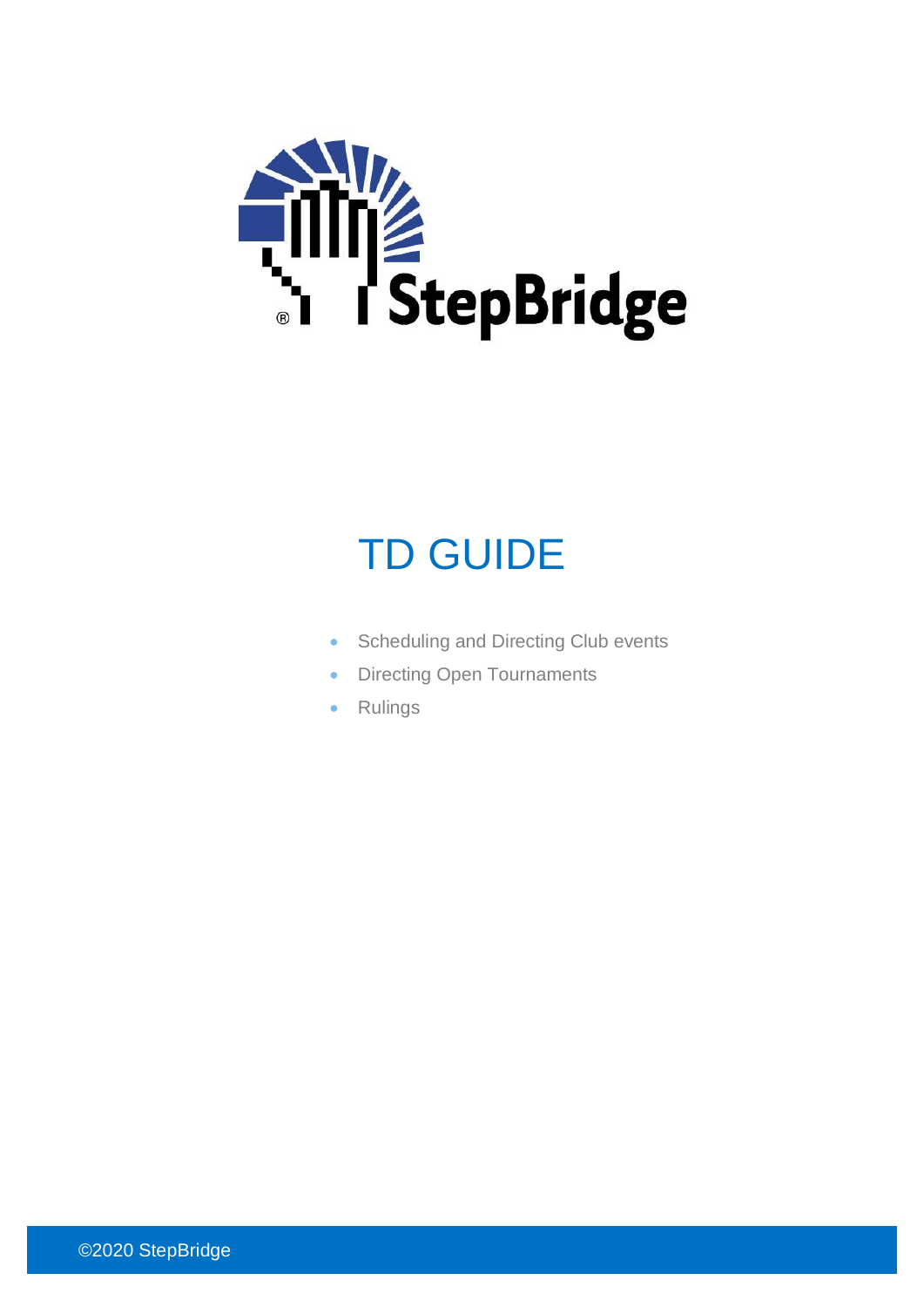# 1 INTRODUCTION

This guide covers all topics concerning directing a tournament on StepBridge. General topics like how to register and play in a tournament from a player's perspective are not covered in this guide (see the StepBridge website for guides on these and other topics).

For Club TDs this guide should be used in conjunction with the "Club Administration Guide" which covers topics such as Club management, member administration, member participation, and Terms & Conditions of the Club facilities.

## 1.1 CLUB EVENTS VS OPEN TOURNAMENTS

StepBridge offers two types of tournaments: "Open" tournaments and Club events. A Club event is a normal tournament with specific settings. In the rest of this guide, we use the term tournament for both Open tournaments and Club events.

It is important to differentiate between Club events and Open tournaments.

| <b>Club Events</b>                                                                                                | <b>Open Tournaments</b>                                                               |
|-------------------------------------------------------------------------------------------------------------------|---------------------------------------------------------------------------------------|
| Accessible only to Club members.                                                                                  | Accessible to everyone                                                                |
| The tournament is only visible to Club<br>members. When the tournament has<br>started, it is visible to everyone. | The tournament is visible to everyone                                                 |
| The tournament starts with the next round<br>criterion on 'Time Expired and Boards<br>Played'.                    | The tournament starts with the next round<br>criterion on 'Time Expired'              |
| To start the tournament the TD needs to<br>click "Next round" to show the first board.                            | The first board is shown immediately when<br>the start time is reached                |
| The last board of the round is always<br>offered.                                                                 | The last board of the round will not be<br>offered if there is insufficient time.     |
| There is no automatic round extension.                                                                            | The system applies a 20 sec. round<br>extension in some circumstances.                |
| TDs register via the 'Info' window.                                                                               | TDs pre-register via the portal.                                                      |
| Clubs are responsible for their own appeals.                                                                      | StepBridge handles appeals.                                                           |
| If the last board is aborted, the 60%/40% is<br>based on the time for the whole round.                            | If the last board is aborted, the 60%/40% is<br>based on the time for the last board. |

#### **SUMMARY OF DIFFERENCES**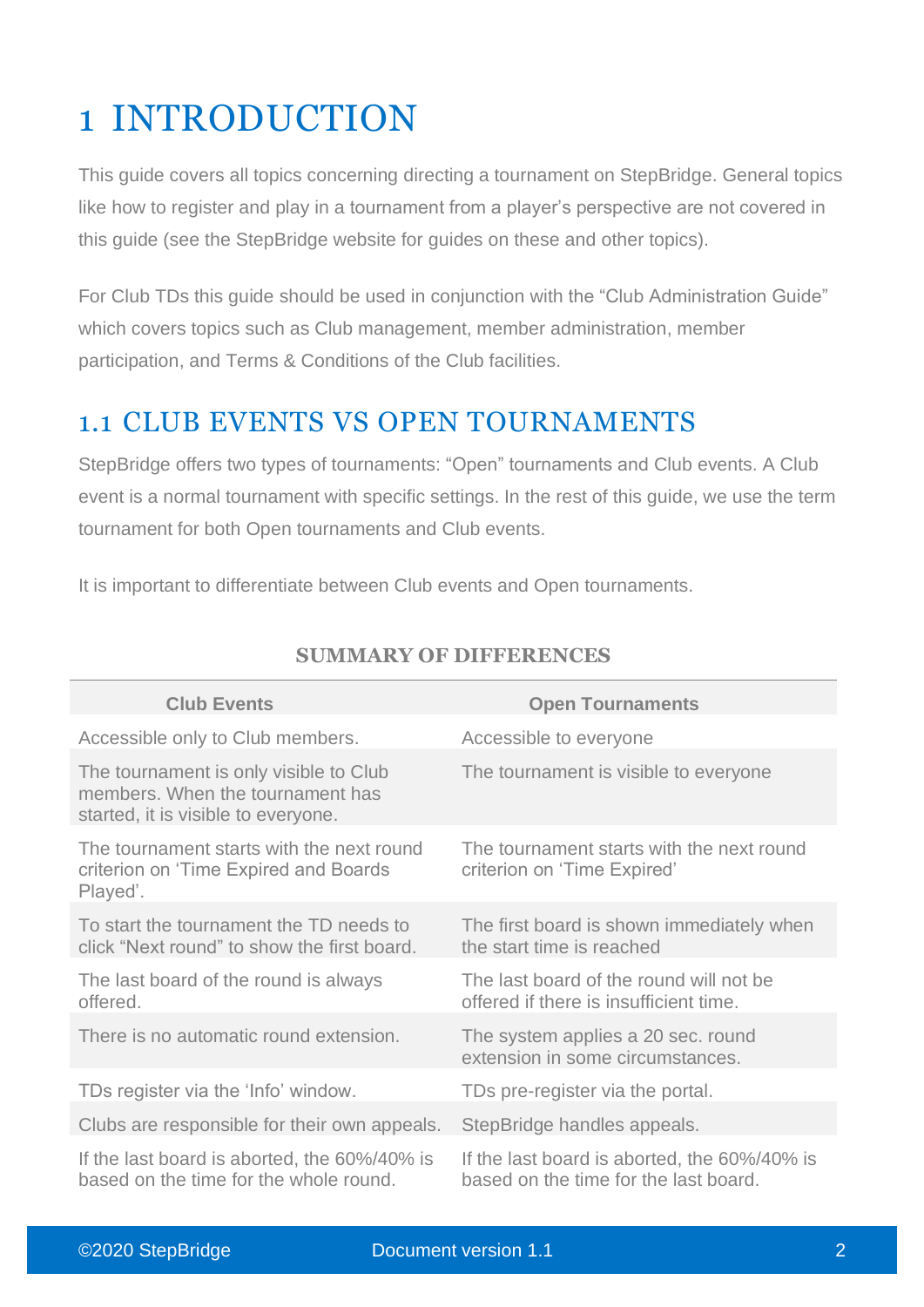There is no automatic matching of individual players.

The software will automatically match single players five minutes before the start of the tournament.

Explanation of special Club settings:

• Start of the tournament

In a Club event, when the tournament starts, the cards do not appear until the TD presses the "Next Round" button, so the actual start time is controlled by the TD. Players and the TD can have a "chat" in advance.

• Next round criterion

There are several criteria for starting the next round. In a Club event, the usual setting is 'Time expired and boards played'. This is the most "pleasant" setting for the participants. The downside is that the event can sometimes take a little longer, depending on the pace of the players.

• Aborted boards

In club events, boards are always offered to the players, even if there is insufficient time for the board to be completed. If a board is aborted at a table, or can no longer be played due to a lack of time (e.g. in combination with a press of 'Next Round'), a 60%/40% score is given in favour of the pair that consumed the least time. The TD can of course amend this score.

#### 1.2 DUTIES OF A TD

Every Club event on StepBridge has a TD. In any event the TD's main duties are:

- Welcome the players (via the 'Message Area').
- Be friendly and polite to players throughout the tournament, ensuring they enjoy the event.
- Ensure players are correctly registered for the event.
- Invite additional pairs/players in an attempt to complete a half-table.
- Substitute additional pairs/players in the case of withdrawals.
- Advise players of any relevant regulations.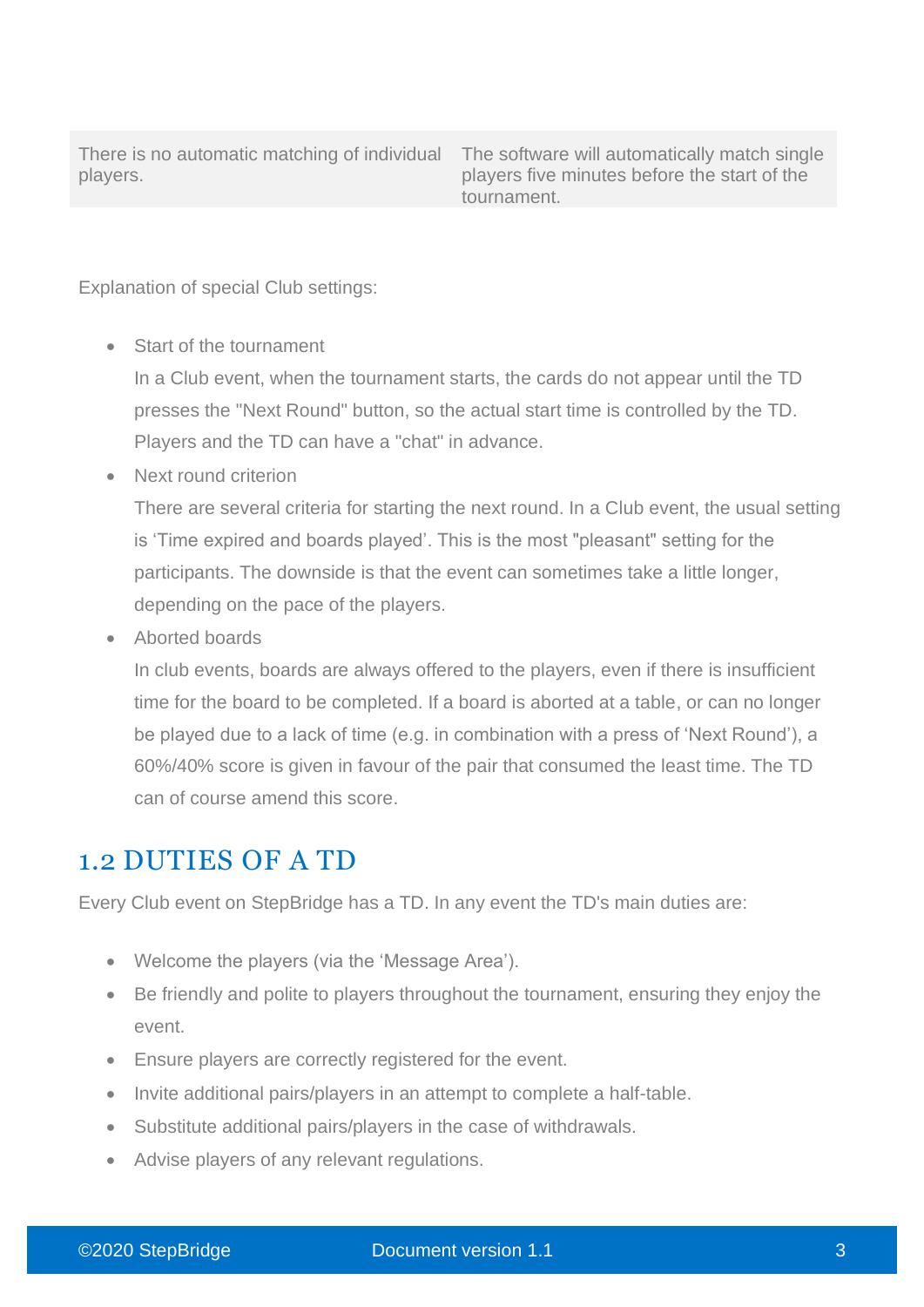- Monitor the tournament progress, using the StepBridge software tools to start the event, change rounds, allocate extra time if appropriate.
- Apply any rulings, and score adjustments, in a fair and reasonable manner.
- Ensure players know how to access the final tournament results.

## 1.3 DIRECTING ONLINE

On any online platform, the TD has slightly different duties to those of a FtoF Director. Since many normal book-rulings are managed by the StepBridge software, his/her main focus is on controlling the in-play tournament; timings, player technical problems, score adjustments, etc. (see §3.4). The TD must be computer literate, having to deal with the numerous facets of his duties via multiple windows on his computer screen.

It is also important that the TD is familiar with the basic operation of StepBridge from a player perspective, and has participated as a player in StepBridge events. He must also be familiar with the information in this guide and have undergone at least one live in-play training session with another recognised StepBridge TD.

**Important - The TD cannot also play in an event that he is directing.** If this is a problem, clubs are encouraged to have multiple TDs working on a rota basis. Having trained the first TD, and that TD has run an event, he should be capable of training others.

Whilst running a tournament, the Director must use the Windows or Mac version of StepBridge. This means that he must have StepBridge installed with an installer, downloaded from the website. He cannot use the tablet version or the web version

## 1.4 STEPBRIDGE SKILLS REQUIRED BY A TD

For the TD, it is essential to understand how StepBridge operates. In particular he must have sufficient knowledge of the following topics.

- How to send private messages.
- How to adjust the size of the message area window.
- How to open a private message window for a specific player.
- How to go to a table, follow the board, and see the board results.
- How the players' convention cards are set-up.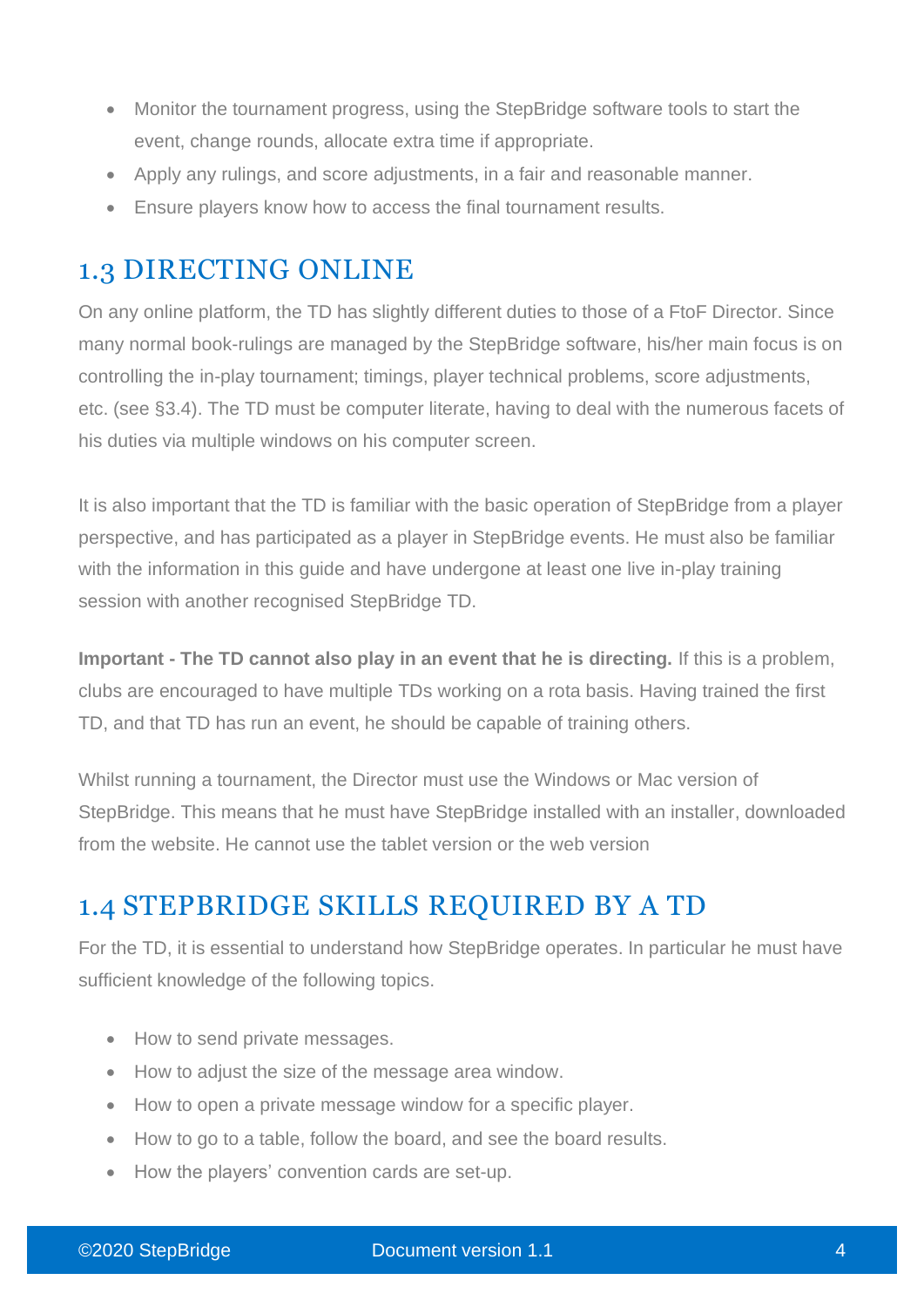• How to edit an artificially adjusted score.

To supplement these basic functions, the TD should make his own notes by using the StepBridge program, or by reference to the documentation on StepBridge's website.

## 1.5 ARTIFICAL SCORES

Both the system and the TD can award an artificial adjusted score. An artificial score of 60% is always calculated as "average plus" and an artificial score of 40% is always calculated as "average minus".

Artificial adjusted scores are:

- $\bullet$  60% or +3 IMPs = average plus (own average, but min. 60%/+3 IMPs)
- $\bullet$  40% or -3 IMPs = average minus (own average, but max. 40%/-3 IMPs)
- 50% or 0 IMPs = own average (same effect as not played or skipped)

In the rest of this guide, any reference to 60%/40% artificial scores should always be interpreted as such.

If the last board of the round has a 60%/40% assigned score due to insufficient time, for Club events the faster/slower pair is determined over the whole round, whereas for 'Open' events it is determined solely on the last board

#### 1.6 MASTERPOINTS

Masterpoints can be awarded. Refer to the Club Guide for details.

#### 1.7 RESULTS

Participants will receive the results of the tournament, including board details, by e-mail immediately after the tournament.

Other ways to access the tournament results are:

- Using the 'Results' button on the 'Info' panel of the current Club event. The button appears when the event has finished.
- From the Personal Information page on the StepBridge Portal.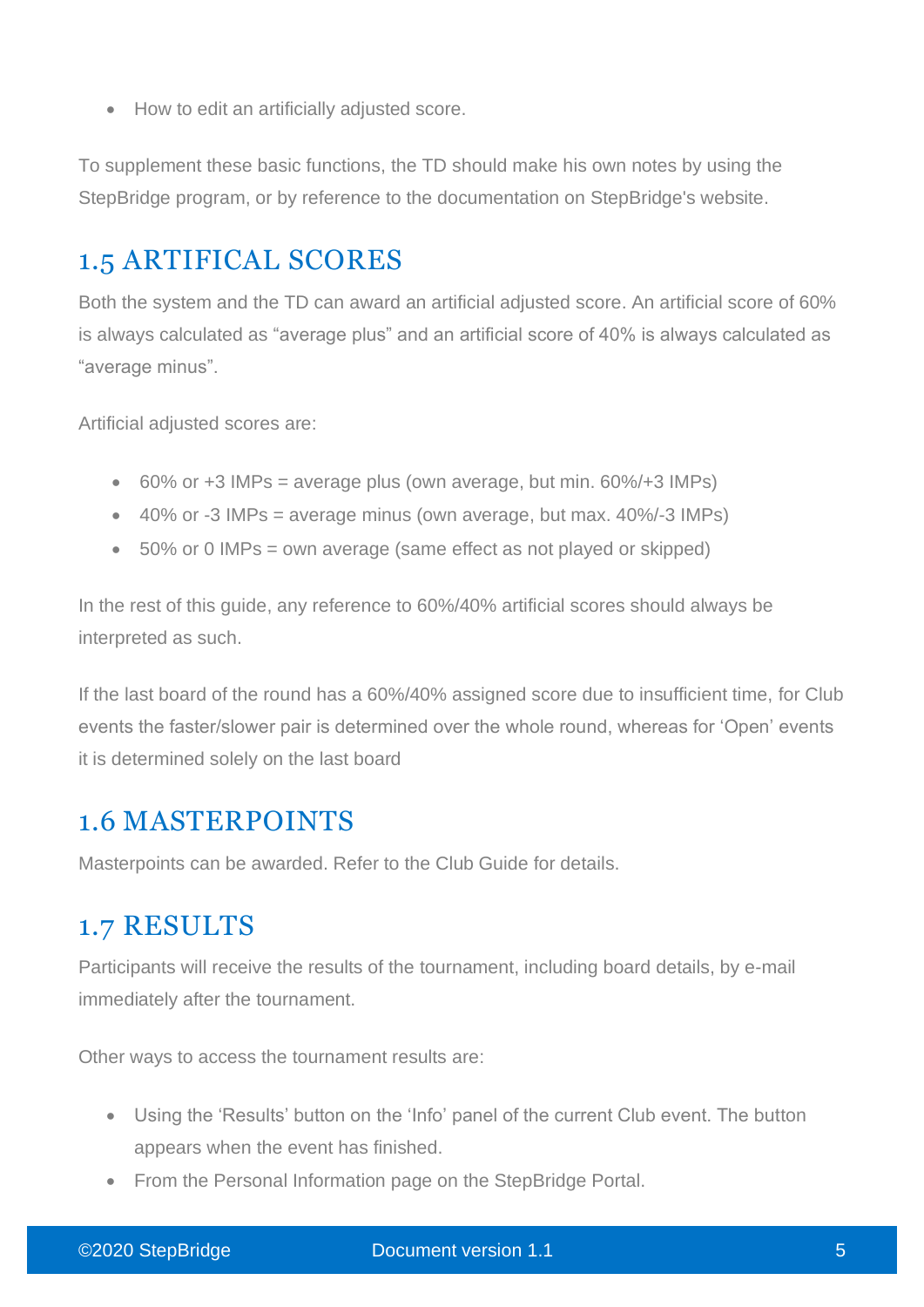• For Club events: from the Club page on the StepBridge Portal.

# 2 SCHEDULING A CLUB EVENT

# 2.1 INTRODUCTION

Open tournaments are scheduled by the StepBridge organization and therefore fall outside the scope of this manual.

Clubs are expected to schedule their own events. The Club Contact can give any club member Planner rights on the Club page. The Planner can then schedule the Club session. Consult the "Club Administration Guide" for more information.

## 2.2SCHEDULING A CLUB EVENT

The Planner(s) can schedule a Club event, via the portal. To schedule a new event, press "Plan new event" in the "Current Club Event" display (this button is only visible to Planners).

A Club event will become visible 10 days before the scheduled start in StepBridge. For any club, only one event may be scheduled at any one time. To schedule the next event, the current event must first be completed.

**Caution! If you experiment with scheduling a Club event, please use a date far into the future, so that your Club event doesn't accidentally become visible in StepBridge (otherwise it can't readily be deleted).**

When scheduling, you have the following options:

- Date and time (dd/mm/yyyy) (hh:mm) The event will be active in StepBridge's activity list for Club members from 10 days before the event.
- Scoring method Match Points, or Butler (IMPs)
- **Scheduling**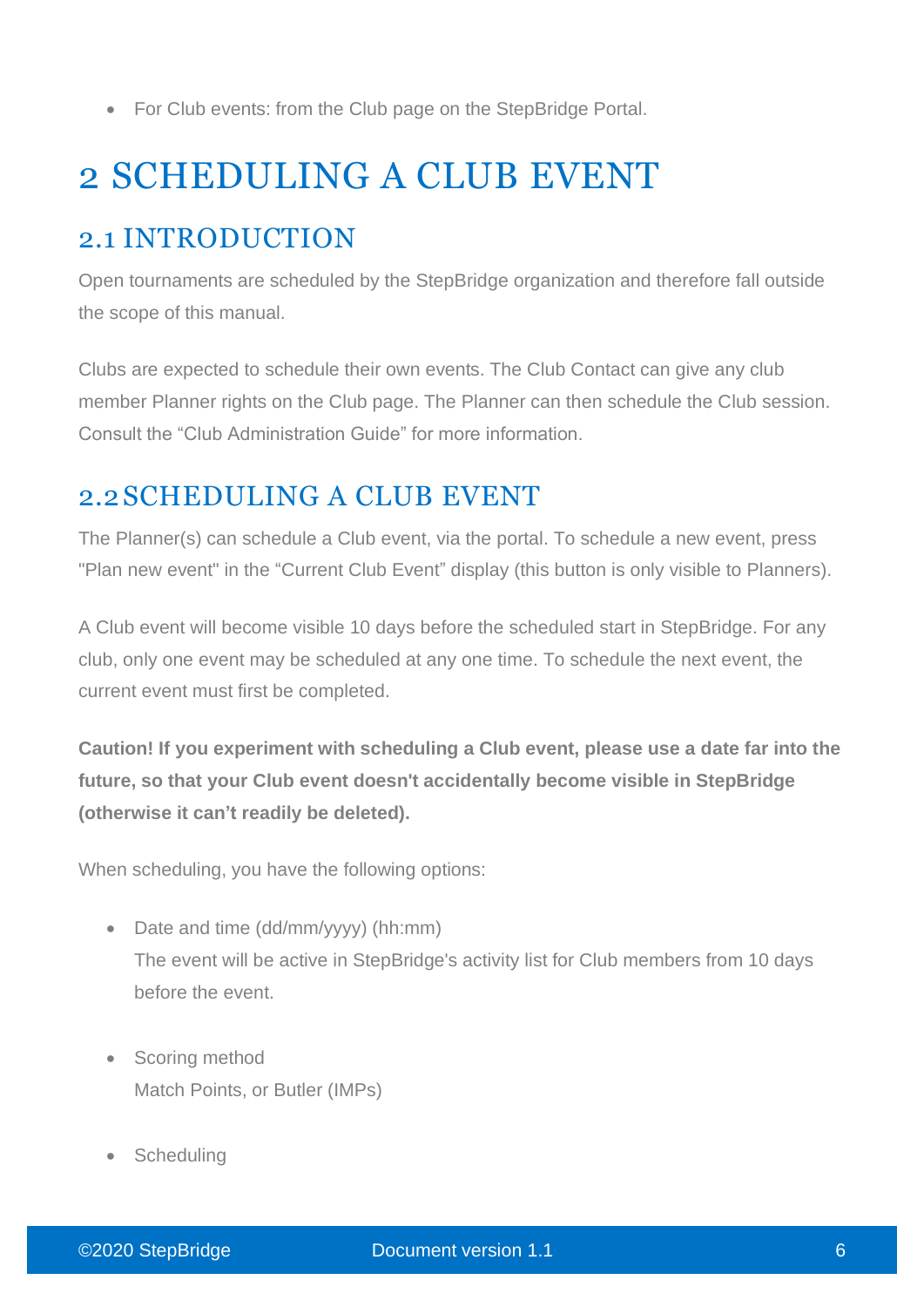o Random

Pairs are arranged against random new opponents each round. The only restriction is that pairs have not previously played against each other (provided that enough pairs participate). This is the more usual format for club events.

o Swiss

At the start of each round, pairs are seated against pairs of a similar ranking, provided they have not played against each other before. This choice is better for larger fields of varying standard.

- o Manually (not available yet)
- Boards per round
- Number of rounds
- Time per board (mm:ss)

For club events a time between 6 and 7 minutes per board is normal (for less experienced StepBridge players, 7 minutes is recommended).

• Note

The text posted here will be visible on the StepBridge tournament registration screen. This is what participants see when they register. For example, you can put "Have fun!" or "For the winner an apple pie!".

# 2.3 IMPORTING BOARDS

By importing a PBN file, you can play your own boards on StepBridge. The most common use case would be playing the same boards online as in a simultaneous F2F event. You could also use this feature for theme-based events or training sessions. To generate a PBN file, you can use any suitable computer program.

You can't import a PBN file before the actual tournament has already been created. If the tournament is created, you'll see the "Boards" button on the tournament info line: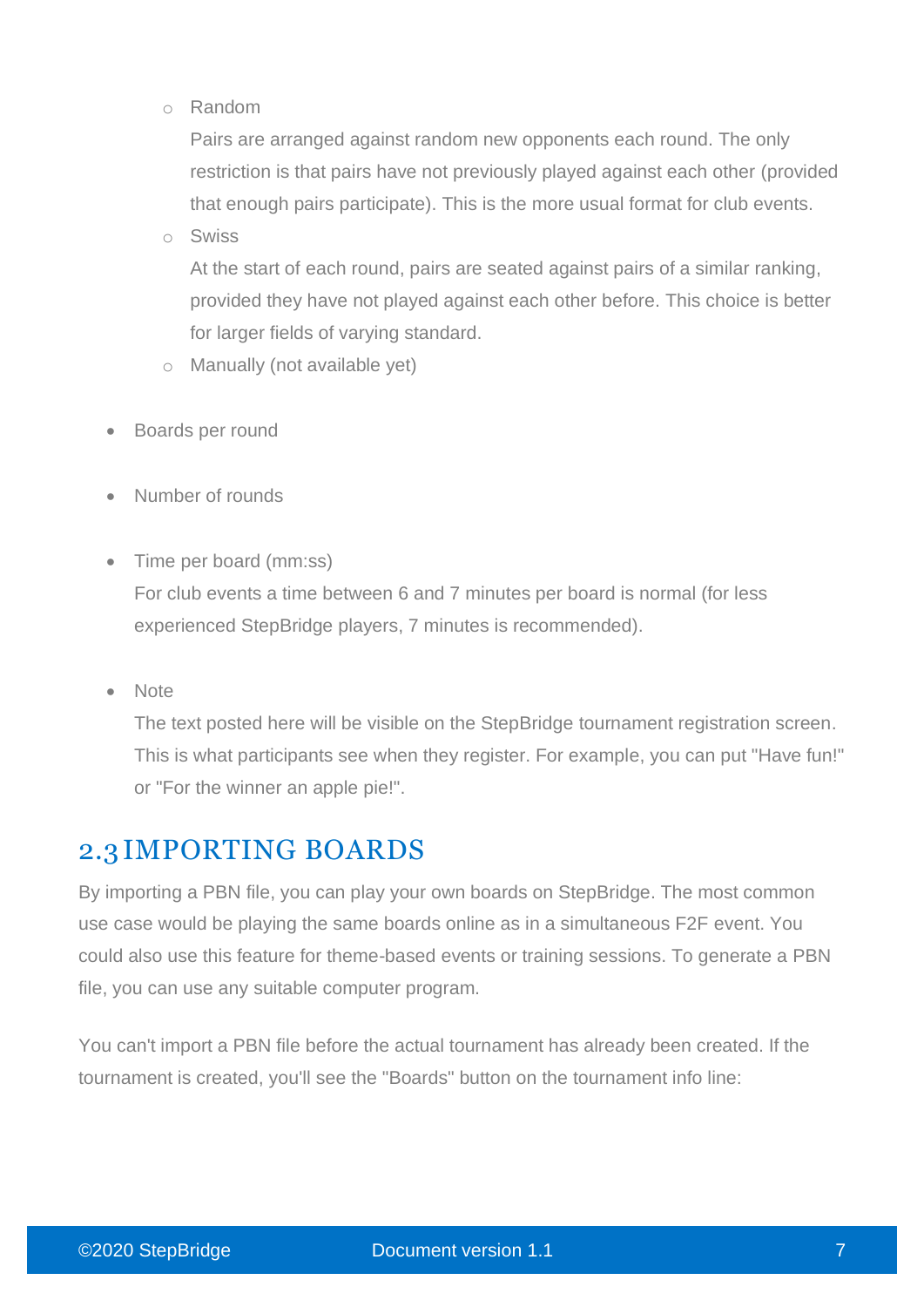| <b>Start time</b> | <b>End time</b>  | Scoring             |        | Scheduling Rounds x Boards | Results    | <b>Actions</b> |               |               |  |
|-------------------|------------------|---------------------|--------|----------------------------|------------|----------------|---------------|---------------|--|
| 31/08/2020 18:45  | 31/08/2020 21:12 | <b>Match Points</b> | Random | $7 \times 3 = 21$          | click here | Edit           | <b>Boards</b> | <b>Delete</b> |  |

Press the "Boards" button to go to the "Import Boards" page. When uploading a PBN, note the following instructions:

- If a board is not present in the PBN, but should be played according to the tournament settings, it will be shuffled by StepBridge.
- A StepBridge tournament always starts with board 1, even if the PBN starts with another board number. If the PBN starts with board 5, StepBridge will shuffle board 1 through 4.
- For example, you can upload board 4, 8, 12 and 16, and let the rest of the boards shuffle by StepBridge.

To import the PBN file, click "Choose file" and then click the Upload button. If the file is successfully imported, the number of boards in the set will be shown for verification.

# 2.4ADJUSTING TOURNAMENT SETTINGS

You can change the schedule details of a currently scheduled event by clicking 'Edit'. Most settings can be amended until just before the start, except that the event date cannot be amended once the event is visible in StepBridge (i.e. if within the next 10 days). To delete an event which is already visible to members you need to contact StepBridge Support.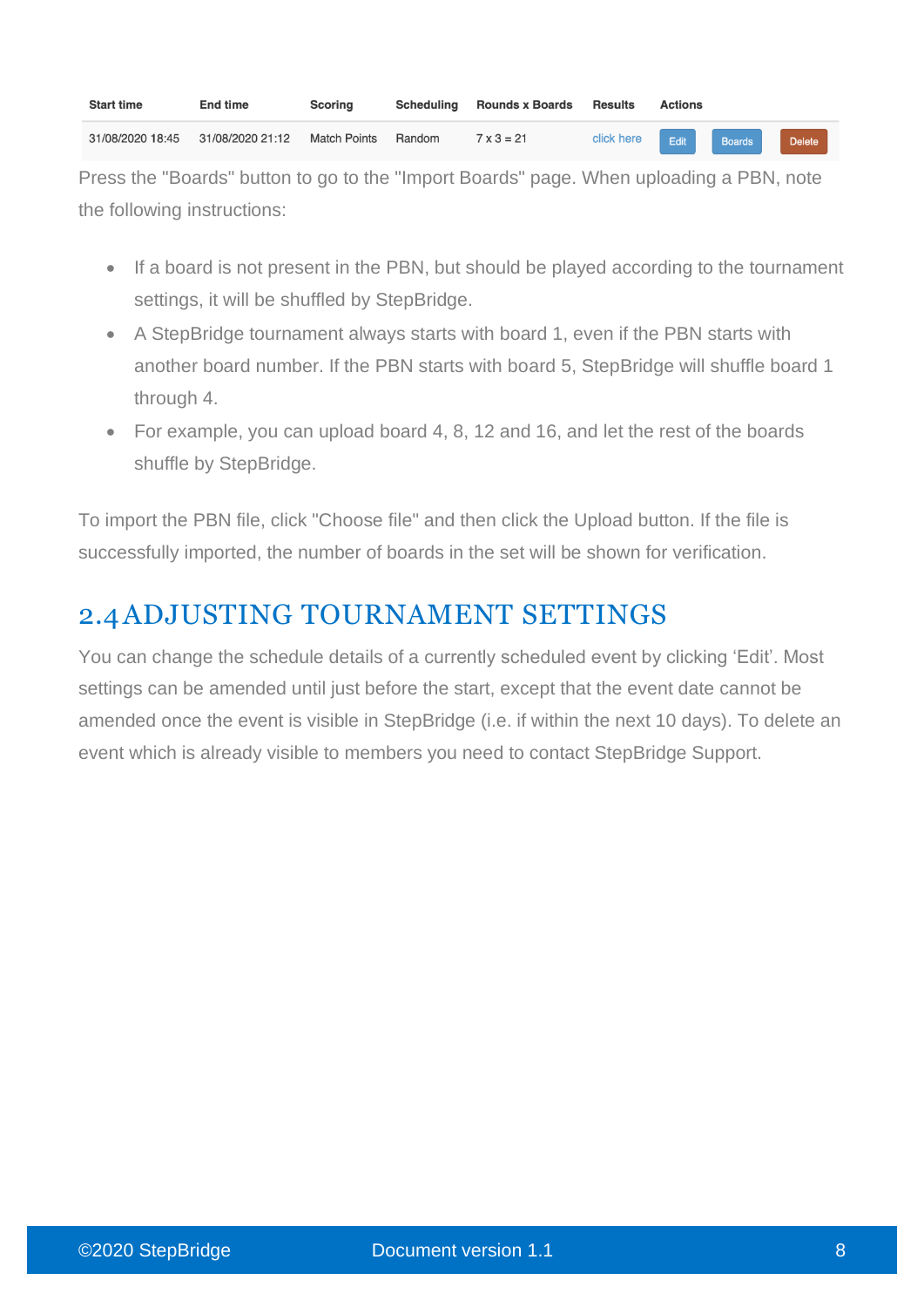# 3 DIRECTING A TOURNAMENT

## 3.1 TD REGISTRATION FOR AN EVENT

Players with TD rights can direct a tournament. For Open tournaments the TD is assigned by the organisation. At Club events TDs can add themselves as an event TD by going to the Club event in StepBridge, clicking 'Info' (or via 'Information and Registration' on the home screen). The Tournament Info window then opens, and by clicking the '+' alongside 'Director' they can add them-self as a TD for that event (you need to 'Join Tournament Lobby' for this to work). There may be several TDs present at one Club event, but it is **essential that only one 'takes the lead'** to avoid confusion (especially when managing the clock). This can be resolved by private messaging prior to the event start.

Leading an event on StepBridge is best mastered by watching an experienced TD at another club on StepBridge. It is mainly about operating the software.

In the following, we discuss the basic skills that a TD (primarily a lead TD) should have. However, this is not an exhaustive list of all the requirements for leading a competition. The details of the software will become more familiar as you gain experience.

## 3.2 TOURNAMENT INFORMATION WINDOW

Throughout the tournament the 'Tournament Information Window' appears the same for both players and the TD, but there are a few extra features only available to the TD.

Prior to the start of an event, the TD should navigate to the Tournament Info Window. The list of entrants is displayed (also visible to players), with additional information available to the TD.

A player may have the following symbols against his name:

|                                                                                                             | Tourney Info                                                                                                                                                                                                                      |                                                   |                                                                                                                    |                                                                                                                                                                                      |  |
|-------------------------------------------------------------------------------------------------------------|-----------------------------------------------------------------------------------------------------------------------------------------------------------------------------------------------------------------------------------|---------------------------------------------------|--------------------------------------------------------------------------------------------------------------------|--------------------------------------------------------------------------------------------------------------------------------------------------------------------------------------|--|
|                                                                                                             | Tourney Sun August 9th 7pm (id: 55-7445)                                                                                                                                                                                          | Participants                                      |                                                                                                                    |                                                                                                                                                                                      |  |
| Setup:<br>Level:<br>Director:<br>Duration:<br><b>Start Time:</b><br>$F\rho\rho$<br>Participants:<br>Notice: | Pairs - Match Points Scoring<br>$1 - 40$<br>TDDerek, TDEpko, $I = \vert + \vert$<br>No. of Boards: 21 (7 rounds x 3 boards)<br>2:20:00<br>Sun 09-08-2020 at 19:00<br>0 participation points<br>画<br>5 pairs<br>Enjoy!             | $\sim$ -AnnK<br>-KeithK<br>-KiatH<br>-Mal<br>-Pat | ~–Gwenifer<br>~-Maxine<br>$\sim$ -PaulG<br>$\sim$ -Stuart<br>~-Surinder<br>$\sim$ -TonyC<br>~-William<br>-BarbaraM | ~-RobertH<br>$\sim -Ann$<br>$\sim$ -Thakshil<br>$\sim$ -Diana<br>$\sim$ -Kath<br>~-Nishebit<br>$\sim$ -Rod<br>$\sim$ -MikeS<br>-JillSmi<br>$-SuK$<br>-Rodney<br>-Dorothy<br>-JohnMul |  |
| <b>Status</b>                                                                                               |                                                                                                                                                                                                                                   |                                                   |                                                                                                                    | Refresh                                                                                                                                                                              |  |
|                                                                                                             | You can't participate in this tournament. By clicking on the button below you<br>can get more information about this tournament at the website. When the<br>tournament is finished you'll find the results there too.<br>Web Info |                                                   |                                                                                                                    |                                                                                                                                                                                      |  |
| Join tournament lobby                                                                                       |                                                                                                                                                                                                                                   |                                                   |                                                                                                                    | Close                                                                                                                                                                                |  |

• Plus (+): This means that the player is present in the tournament lobby.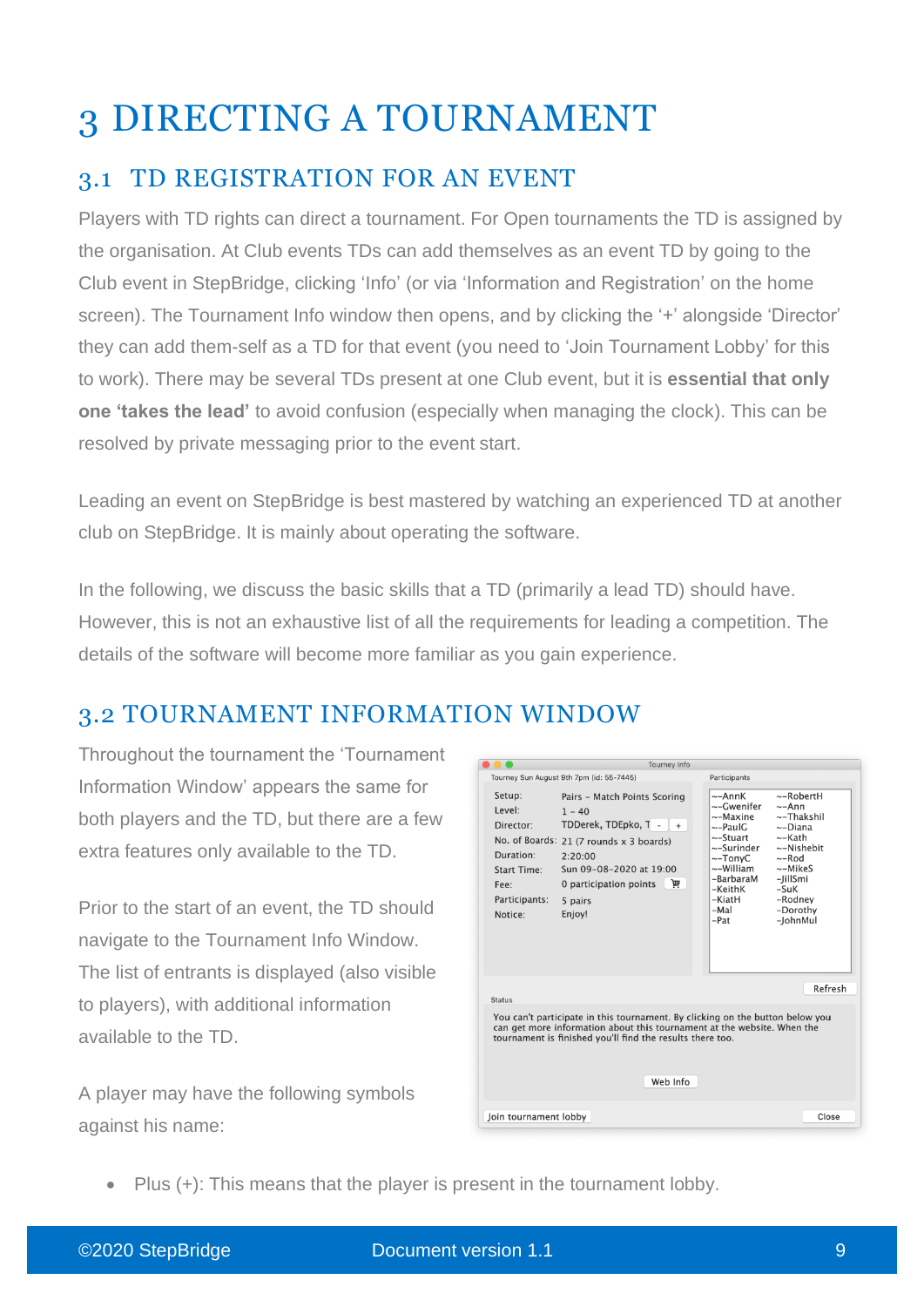- Minus (-): this means that the player is not yet present in the tournament lobby.
- Tilde  $(-)$ : this means that the registration is not yet complete. With an incomplete registration, the tilde will be against both player names, but the former player (the left column) is always the player who has already registered, so the 'problem' usually lies with the player in the right column.

Example: -~John +~ Tony: here John has registered with Tony, but Tony has not yet registered or accepted John's invitation. John is not present in the tournament lobby, but Tony is.

The ideal status is '+' and '+', and these are all at the bottom of the display (i.e. no action). Any tildes are placed at the top, so these pairs together with any '-' players may not be immediately available when the tournament starts.

In addition, asterisks will be shown alongside any pair that the TD has added manually. A player may be shown without a partner if he has not invited a partner when registering. If there is more than one 'single', in Open tournaments the software will automatically match single players five minutes before the start of the tournament.

## 3.3 'TD TOOLS'

The TD has many additional features to assist him. These features can be found in the 'TD Tools'. You open the TD Tools either via 'Hosting'  $\rightarrow$  'TD Tools', or by 'Join Activity' off the Tournament Lobby window, or by double-clicking on 'Join Tournament Lobby' in the 'Info' window. Only designated TDs for the event can access the TD Tools. The TD Tools are only available on a PC (Mac or Windows), not on the tablet version/web version.

Since this is one of the more important windows, which should be continuously kept open during an event, it is advisable to tick 'Top', and locate in an accessible part of the computer display. 'Top' is not available on OS X, so on OS X place the TD Tools window adjacent to the StepBridge main screen.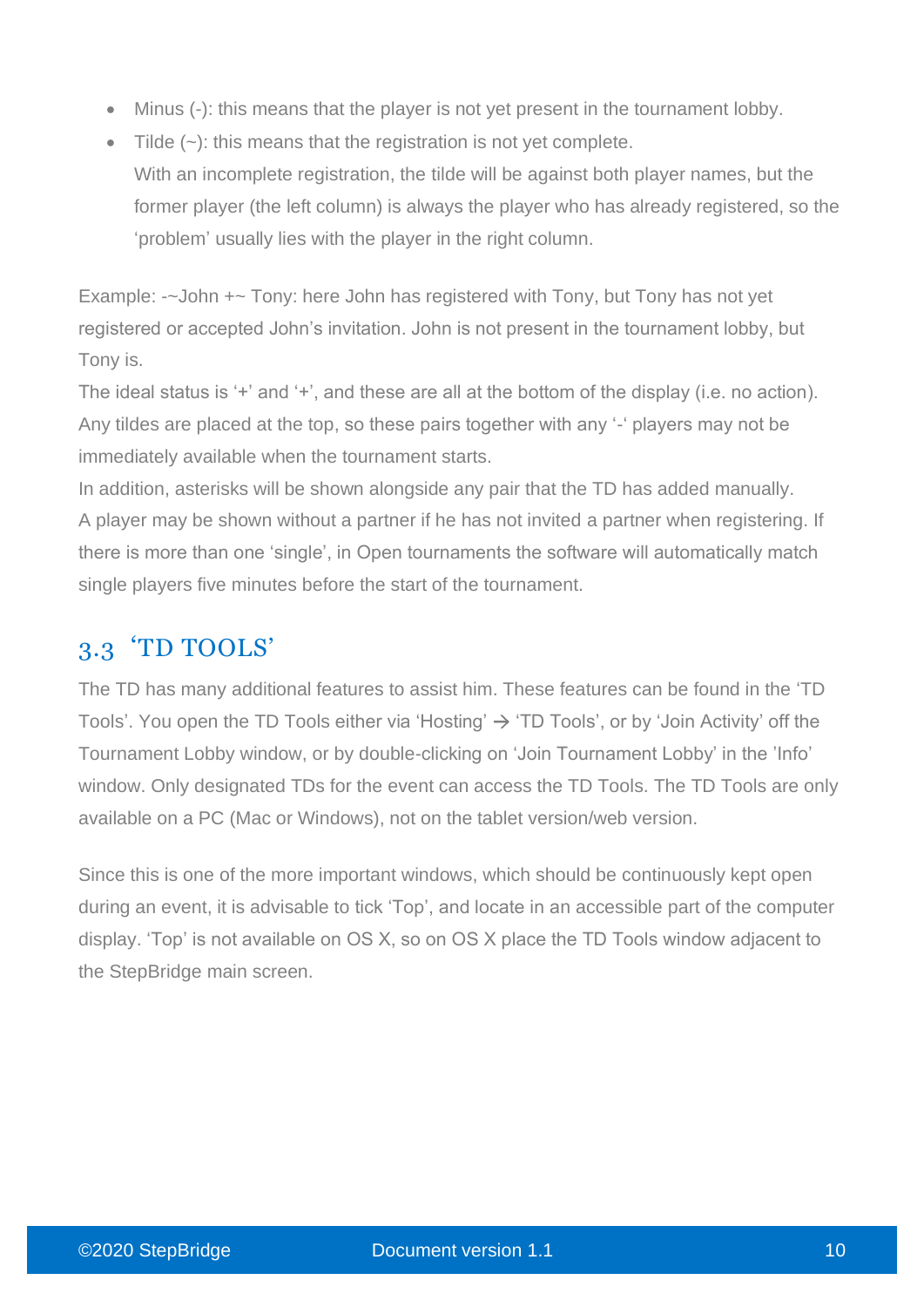The TD tools display has five sub-areas, as follows:

- 1. Tournament
	- o Add participant

Adds a participation (1 player for individual, 2 players for pairs). You can use this if players have trouble registering, or if you want to add players after the first round. If you use sections, you can also specify the section in which the players are added.

Please Note! If you're playing with a small number of pairs, StepBridge uses optimized movements to prevent pairs from encountering each other more than necessary. These movements will no longer be used if you change the number of tables after the start of round 2.

o Edit participant

Use this to change a participation. For example, you can arrange a substitute or make a pair inactive. See §3.4.

|                      | I D tools        |                |   |
|----------------------|------------------|----------------|---|
| Tournament           |                  |                |   |
|                      | Add participant  |                |   |
|                      | Edit participant |                |   |
|                      |                  |                |   |
|                      | <b>Broadcast</b> |                |   |
| Next round criterion |                  |                |   |
|                      |                  |                |   |
| Time expired         |                  |                | િ |
| Timer                |                  |                |   |
|                      |                  |                |   |
|                      | 00:00            |                |   |
| $+30s$               | $+1m$            | $+2m$<br>$+5m$ |   |
|                      | Next round       |                |   |
| Table                |                  |                |   |
|                      |                  |                |   |
| <b>Board result</b>  |                  | Show log       |   |
| Skip board           |                  | Undo           |   |
|                      | Lobby            |                |   |
| Calls to TD          |                  |                |   |
|                      |                  |                |   |
|                      |                  |                |   |
|                      |                  |                |   |
|                      |                  |                |   |
|                      |                  |                |   |
|                      |                  |                |   |
|                      | Open chat        | Join table     |   |

o Broadcast

The TD can send a message to everyone present at the tournament, both at the tables and in the tournament lobby. It is recommended that a welcoming message is broadcast at the start.

Messages are only sent to players in the particular tournament lobby. To communicate with players outside the tournament, the TD should initiate a chat via selecting the specific player, clicking with the right-mouse, and then 'chat'.

2. Next round criterion

The TD can choose the conditions governing the start of the next round:

o Time finished

The round change will automatically occur once the time for the current round has elapsed (but see §3.5.2). Ongoing boards are aborted, and players will receive an artificially adjusted score (the TD can of course alter this). For any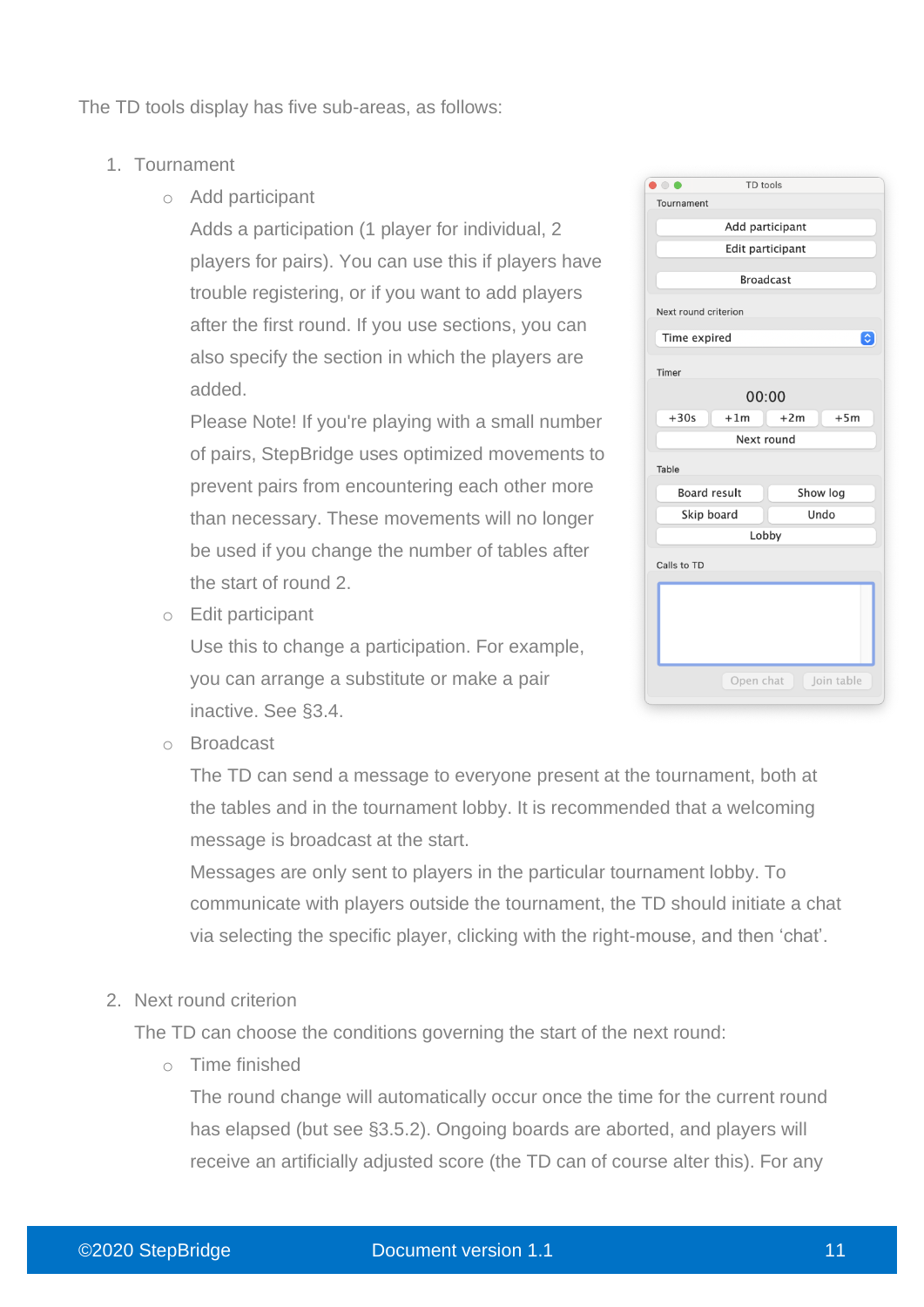boards not started the players involved get an artificially adjusted score (60%/40%) based on the faster/slower pair (see §1.5 and §3.5.3)

o Boards played

The round change takes place automatically once all boards have been played at all tables.

o Time expired and boards played

The round change will automatically take place once all the boards have been played at all tables, but only if the scheduled time has passed. This is the usual setting for Club events.

o Manual

The round change only occurs when the TD presses the "Next Round" button (but see §3.3.6).

#### 3. Timer

The extra-time buttons allow the TD to add time to the round:

- $\sim +30s$
- $\circ$  +1m
- $\circ$  +2m
- $\circ$  +5m
- o Next round

This button is used to start the first round of the tournament.

Subsequently it only works if all boards are played at all tables OR when the time for the round has passed. If either condition is met, the next round will start immediately. If it is the last round, the event results will be calculated immediately.

If you press the 'Next Round' button while the round criterion is on manual, the criterion will be immediately returned to the last chosen value before manual was chosen.

o Irrespective of the setting of 'Next Round Criterion', there are inbuilt safeguards to prevent accidental use of the 'Next Round' button, which may otherwise curtail the current round too early.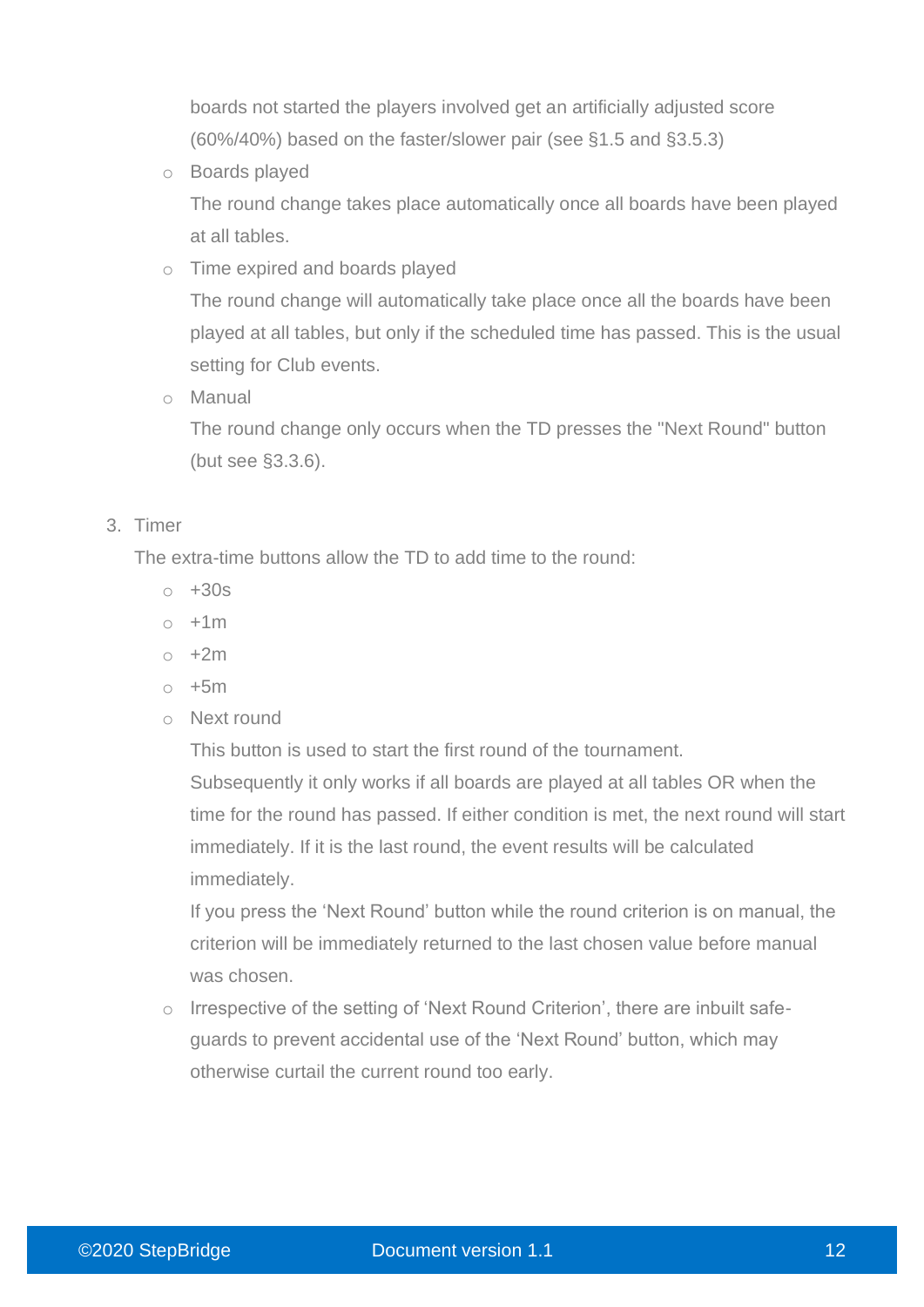#### 4. Table

#### o Board result

The TD can see the results for any board for any round, as long as the round has been completed. The window will initially highlight the result on the last table visited by the TD (this display shows the board number, declarer name, contract, result). All the other tables' results can be seen by highlighting the board and using the 'Field' tab (results are shown in descending order of the NS score). The specific table can then be chosen, and 'Details' of that result can a viewed (this is shown from a NS perspective). The result can be edited by the TD (see §3.4). The TD can 'Search' for the table result of a particular player (moniker). If the TD does amend a result, a message is automatically broadcast to the four players involved.

o Show Log

The TD is able to see the log for the board in play at any table at which he is present (not in the lobby). It shows all the bids, plays, alerts, and messaging between the players, and most importantly the timing of these occurrences. This is very useful for the TD to determine the real cause of any slow play, and enables him to re-adjust any scores. The cumulative total times for each player are also shown.

When opening the 'Show Log' at a specific table, as well as showing the log for the board in progress, the upper right option shows the log of previous boards in the round – these may affect any score adjustments taking the whole round into account.

You can filter the information shown – useful filters being: actions for a specific player; any 'chat' that has occurred; auction; play; time for any specific action. (See §3.5 for details of the various timings and time allowances).

(There is also the same 'Show Log' option available when viewing 'Board Result' for a board from an earlier round).

o Skip board

This aborts a board already in play. The TD must be at the appropriate table. The result on the board is as if the players had not played the board.

This is useful in a Club event if a board cannot be completed through **no fault of the players** (see §3.3.6)

o Undo

This undoes the last action of the board in play at the table where you are present.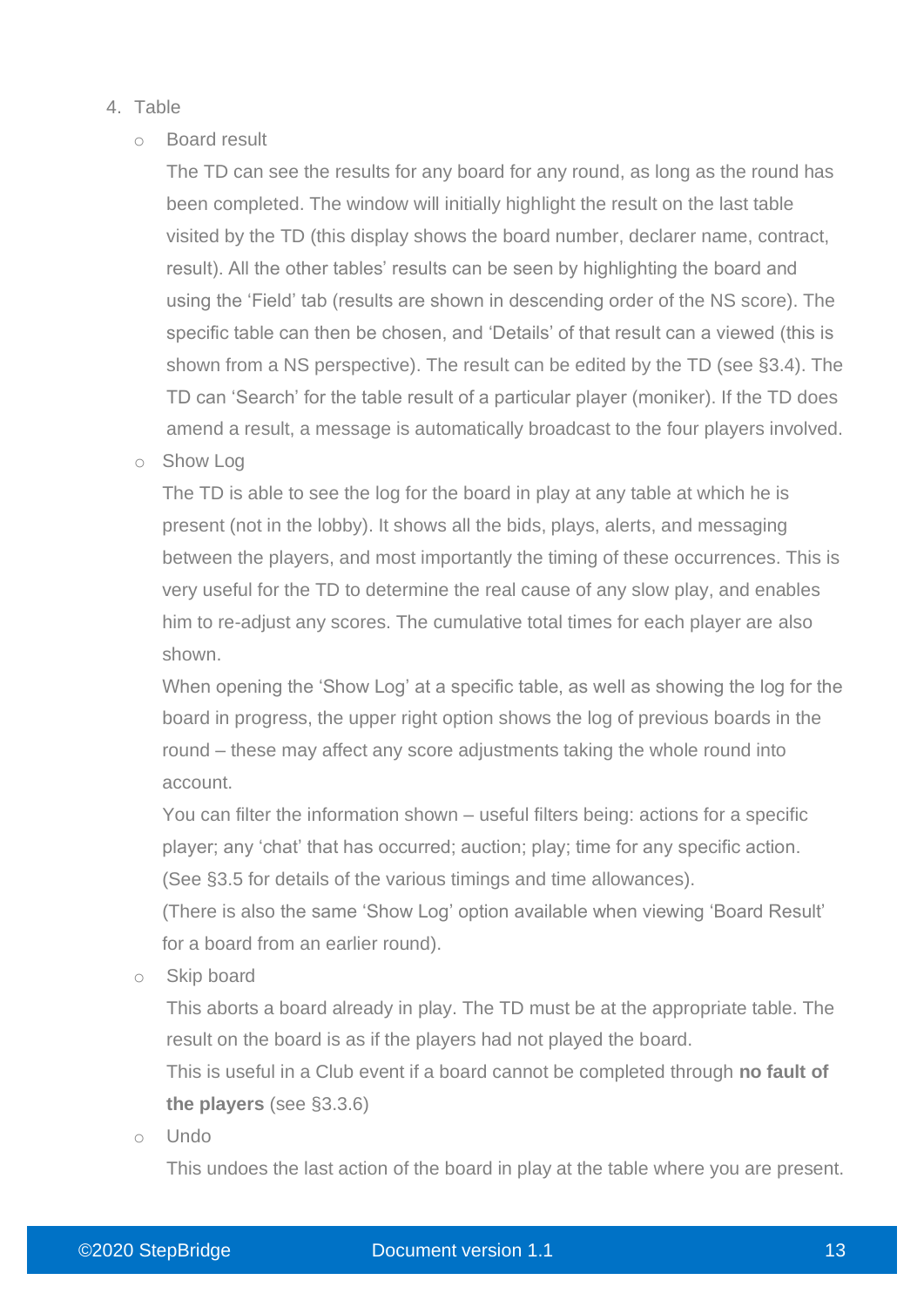To undo multiple actions, press the button multiple times. This is a subjective TD decision – was it a 'mis-click' or did the player 'change his mind' - the TD needs to assess the player's probable intention (as he would in FtoF bridge). The tendency is for TDs to allow most undoes in the auction, but never in the play.

#### o Lobby

When a TD has been to a table, this is the one-click way to leave the table and return to the Lobby.

- 5. Calls to TD
	- o In the 'Call to TD' window, all calls that players have made prior to a "Call TD" will be displayed. In addition, when a claim is refused, the TD is automatically advised, so that he can intervene immediately if necessary.
		- When the TD is present at the table, it says behind the call "<- name TD". After a short time, the call disappears from the list automatically.
		- You can also click the call check box to manually remove the call.

#### o Open chat

Opens a private chat window with the player who made the call.

o Join table

This takes you to the table of the player who made the call, so this is only effective if there hasn't been a round change.

- 6. Since all boards are presented to the players in a Club event (not the case in Open tournaments), a situation may arise where the TD has to terminate the round whilst a board is in play. To achieve a board result, he has two choices; to 'Skip Board' or use 'Manual' and terminate the board part-way through with 'Next Round'. The Regulations do not specifically address this situation, but the following is recommended:
	- o 'Skip Board' should only be used when non-completion is through no fault of the players (e.g. the TD has caused a delay when previously called to the table). The result is as if the board was not part of the movement for the specific table (i.e. it is not counted within the players' total scores)
	- $\circ$  'Manual' + 'Next Round'. The software will now allocate a 60%/40% to the faster/slower pairs throughout the round. However, if the board is incomplete but has reached a stage when a satisfactory completion of the board can be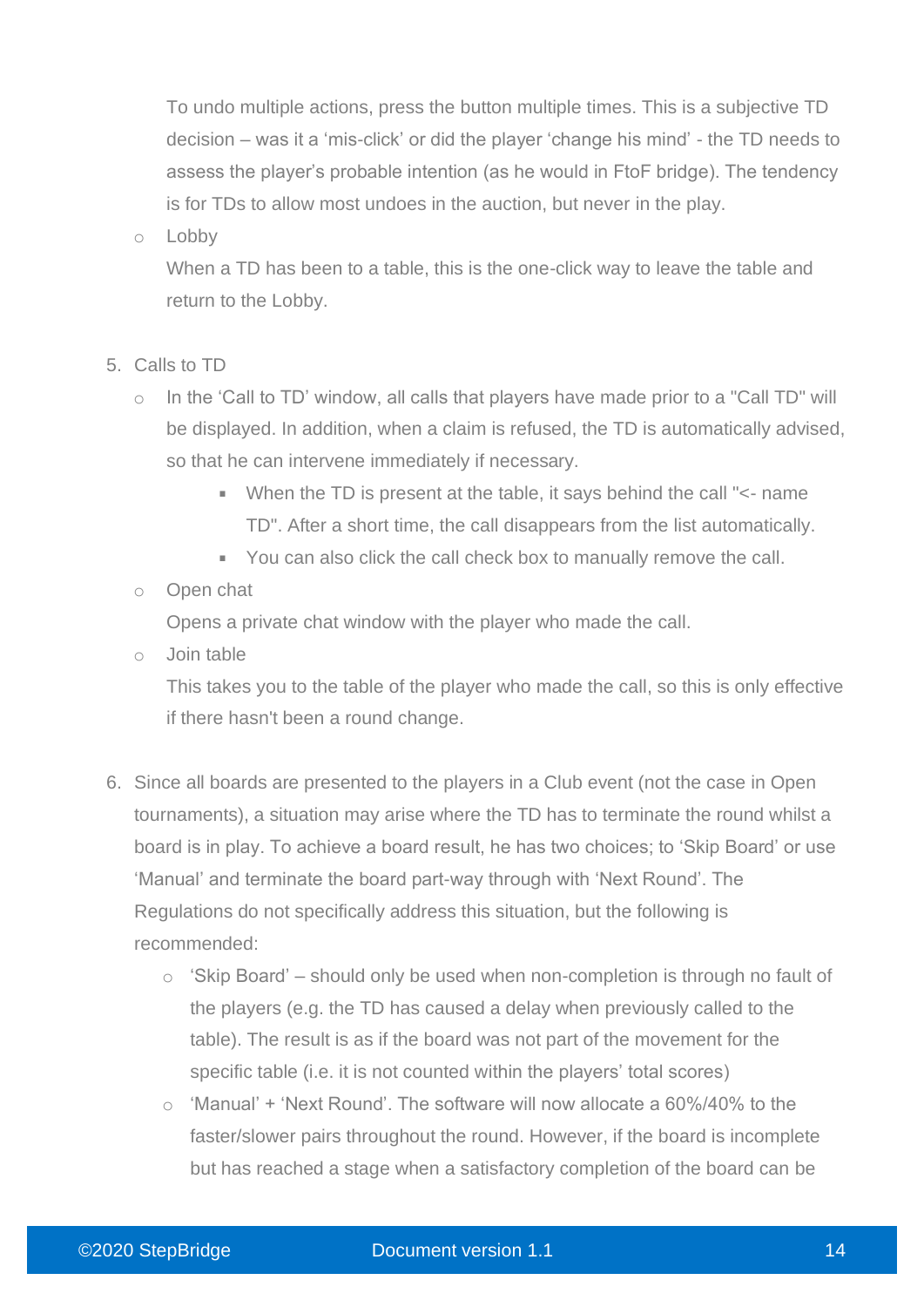foreseen, then he should give an assigned score (he cannot give a weighted score).

# 3.4EDIT PARTICIPANT

## 3.4.1 Show window

A participation is a registration. In a pairs tournament this is a pair, and in an individual tournament this is an individual player. In the rest of the text, we assume a pairs tournament, but the same procedures apply to an individual tournament.

There are several ways to show the "Edit participant" window:

1. Press the "Edit participant " button on the TD panel and enter the player name of one of the players of the pair you want to change the participation of.

|                             | Edit participant                                        |       |
|-----------------------------|---------------------------------------------------------|-------|
| Current round               |                                                         |       |
| Player 1:<br>Player 2:      |                                                         | <br>  |
| Move to:                    | Table 1 E/W                                             | ≎     |
| From next round<br>Section: | Active: <b>O</b> Yes<br><b>No</b><br>$\hat{\mathbb{C}}$ |       |
|                             |                                                         | Close |

- 2. Double-click on a pair in the participant list on the Tournament Info screen.
- 3. Right-click on a participant's player name and choose "Change participation". This works both from the table overview and from a table.

The window looks like the example above. In the example, this is a tournament that uses sections. In other tournaments you will see the same information, but without the section information.

## 3.4.2 Replacing (substitutes)

You can use the button with the three dots behind the player name to replace a player. This way you can also replace both players of a pair. But keep in mind that the original pair is the pair that is included in the results (and this pair is also the one who pays the participation points and receives the master points). So, you use the replacement function mainly for temporary substitutes for a limited number of boards.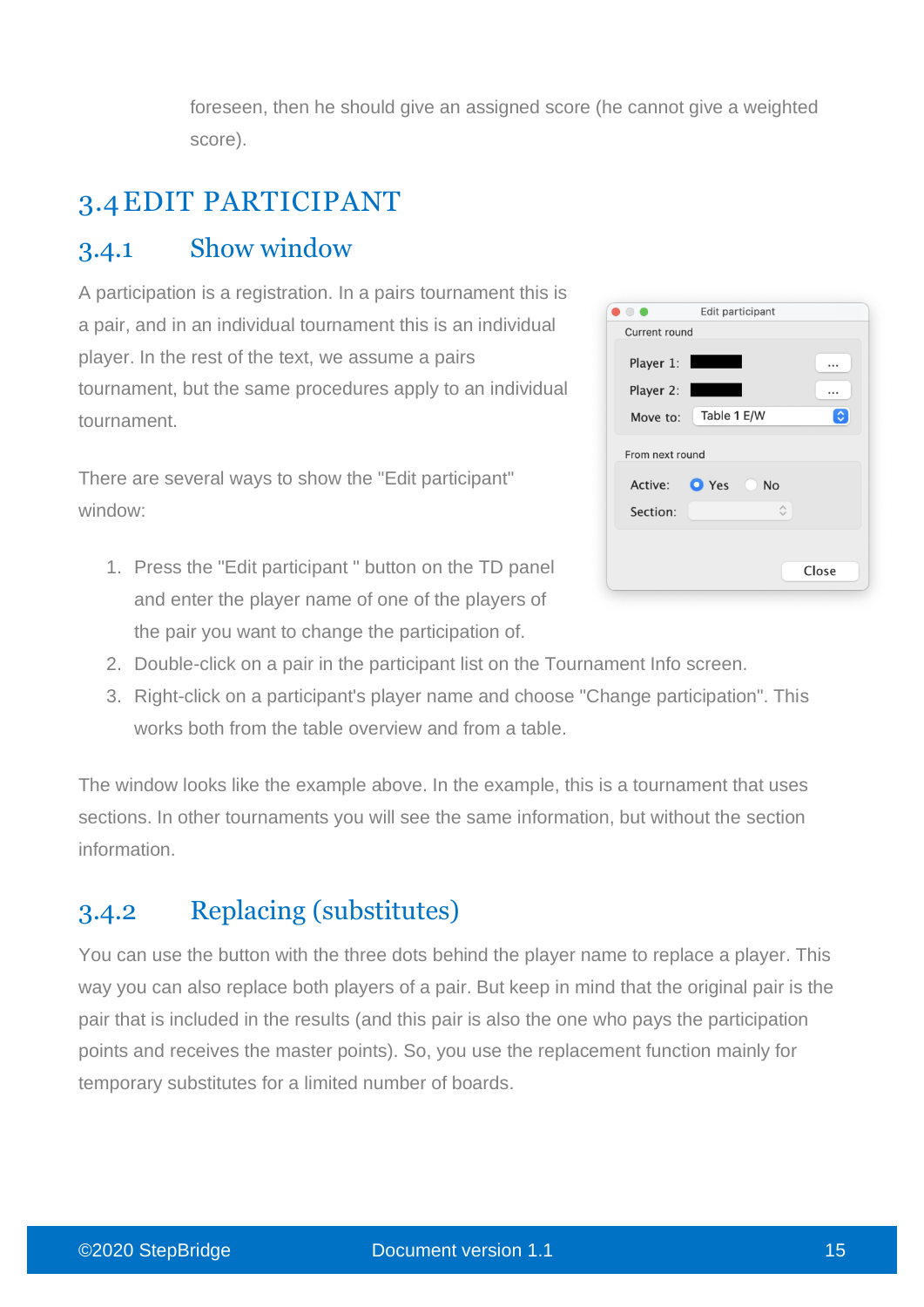If you want to fully replace a pair for a new pair, making the new pair a full-fledged participant (included in the results, and getting masterpoints), move the original pair to the lobby to deactivate (see §3.4.3), and then add the new pair (see §3.3.1).

## 3.4.3 Move

You can move pairs to another table (provided there is room), and if you play use sections, also to another section. This can be useful, for example, if you want to solve a sit-out. A move you perform using "Move to" applies to the rest of the tournament. So, if you move a pair from the B-section to the A-section, this pair plays from then on in the A-section. If you want the movement to be temporary, you can indicate immediately after the move that the pair must return after the round (see §3.4.5).

You can also move a pair to the lobby. This automatically deactivates the pair (see §3.4.4).

## 3.4.4 Activate and deactivate

An inactive pair is a pair that is registered for the tournament but will not be scheduled to play. By moving an active pair to the lobby, the pair is deactivated immediately (until it is reactivated). You can also indicate that a pair will be deactivated after the round. You can do this by choosing Active = no under "From next round".

You activate a deactivated pair by moving the pair to a table (active immediately) or by choosing Active = yes under "From next round" (from next round).

You can use deactivate to temporarily withdraw a pair from the tournament, or to permanently remove a pair from the tournament. In the latter case, the participant remains inactive until the end of the tournament.

An inactive pair is indicated in grey in the participant list on the Tournament Info window.

## 3.4.5 Change section after the round

As you have read in §3.4.3, you can immediately move a participant to another section. But if you do not want the movement to take place immediately, but at the start of the next round, set the section under "From next round".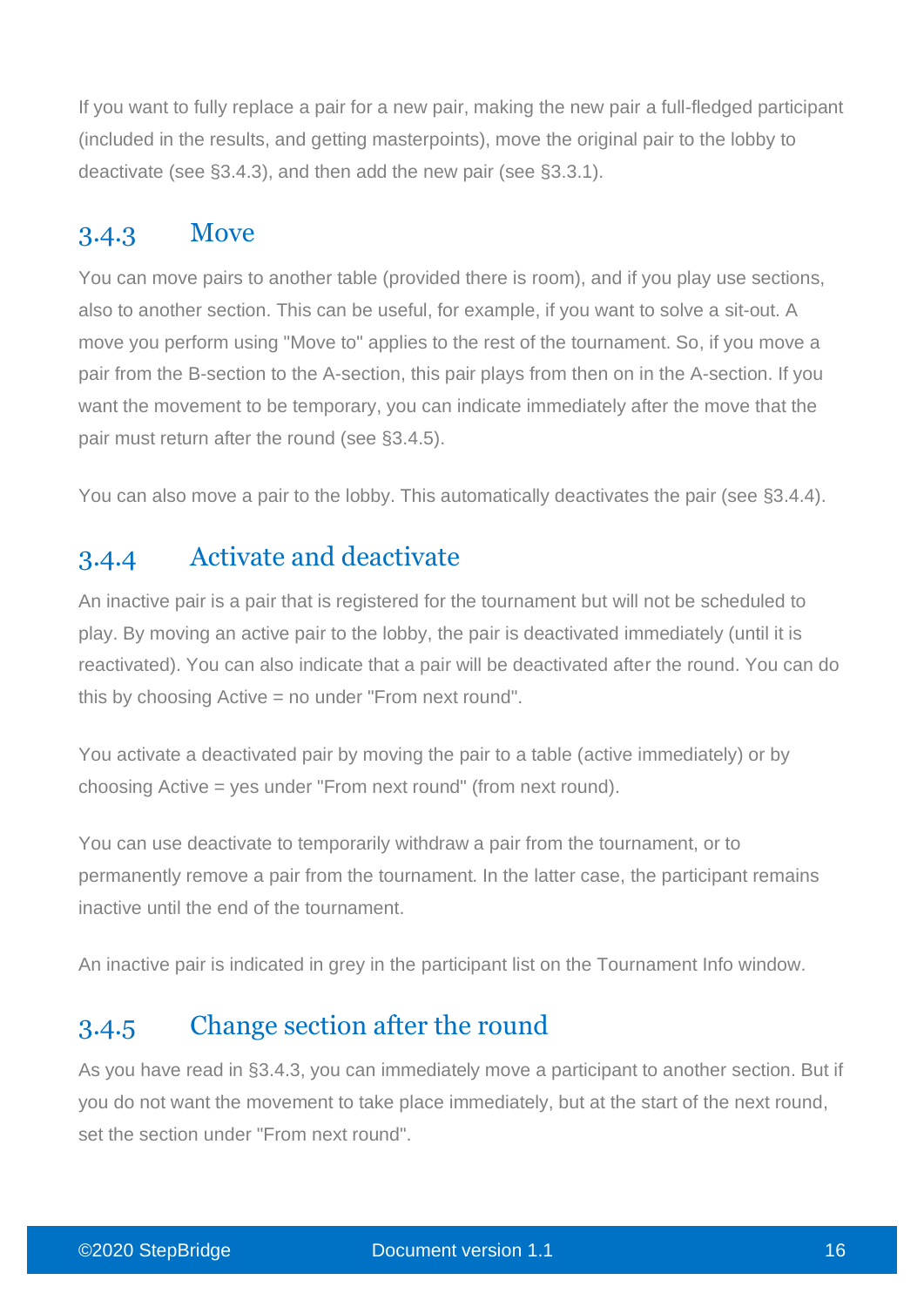#### 3.5 SCORE AMENDMENT

The TD can amend the score on any board during a tournament, as long as a score has been established (a cancelled board can't be amended). A score can also be amended if the tournament has been completed, and published emails have been sent. However, emails will not be re-sent.

You can amend a score by selecting 'Board Result' on the TD Tools, or by 'View' 'Board Result', and then navigating to the specific play of the board (see §3.4.4). Then press 'Edit' (at the bottom of the window). To assist the TD in any adjustment, this window also has a 'Show Log' option - see (§3.4.4).

You can award a replacement score or an artificial score. In either case, a reason should be entered. This explanation is automatically communicated to the four players who were present at the relevant table.

If adjusting to an artificial score, fill in a percentage or IMP score for both NS and EW. In the list of results, an artificial score is shown as an Artificial Score (A.S.).

## 3.6 TIMINGS AND TIME ALLOWANCES

Throughout the event, the software tracks various timings for each player on each board, and when awarding artificial adjusted scores, it can apportion as appropriate to the faster/slower pair. These can be accessed via the 'Show Log' (§3.3.4).

### 3.6.1 Free Time Actions

During a round there are a number of actions for which time is not registered against a specific player/pair – 'free time'. If a particular action has a 'free time' of say 3 seconds, and a player takes 8 seconds, only 5 seconds is registered against that player.

Free time events:

- Start of a new board: 10 secs.
- Time to assess dummy: 10 secs.
- Following a claim: 10 secs.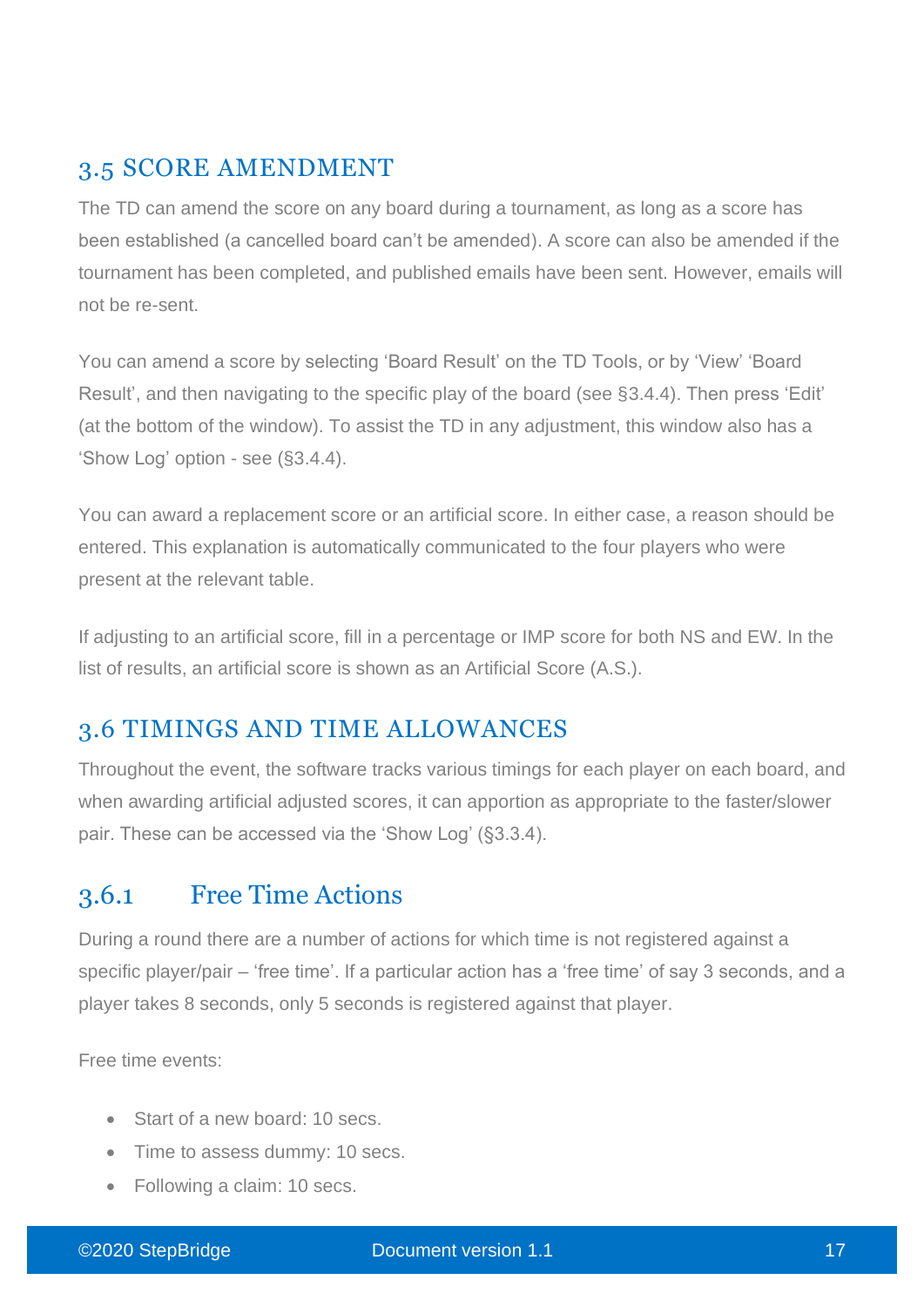- Following a 'stop' bid: 8 secs.
- Following a bid: 1 sec. for each level of bidding (so 4♥ allows 4 secs.)
- Following an alert: 8 secs (so 'alert' 4♥ allows 4 + 8 secs.)

#### 3.6.2 Automatic Time Extension

This feature is only available for Open tournaments, not Club events.

If the 'Next Round Criterion' is set to 'Time Expired', the round will automatically be extended by +20 seconds if there are still tables playing tricks 11 or 12 (for trick 13 the software automatically plays that trick). It doesn't matter which board is being played, but it is only applied once per round. The time extension is only applied at the round end, so it is not intended to allow the play of another board.

### 3.6.3 Unfinished Boards

If any boards are in play when the next round starts (together with any other un-started boards), these boards are aborted, and an artificial score is awarded. The faster pair will get a 60% score and the slower pair 40%. This of course can be adjusted by the TD by reference to the log to determine the exact cause of any delays. He will probably adjust to 50%/50% if the primary cause was not the players' fault (e.g. TD delays). (Also see §3.4). To assist the TD in assessing the most likely outcome on a board, in the board 'details' display, under the play details there is a link to BridgeBoost, whereby theTD can replay the hand as originally played, up to the point at which play was terminated.

In Open tournaments there is also a minimum time after which a board will not be presented. This is the lower of 5 mins. or 80% of the time allowed for the round. This does not apply in club tournaments – boards are always presented. If the last board is unfinished and the TD determines that the faster pair (i.e. the pair getting 60%), would have probably done better than 60%, he should award an adjusted score (but not if the slower pair would get a better result).

### 3.6.4 Progress Overview

At the start of a round, the 'View'  $\rightarrow$  'Show Tables' will merely show the number of tables in play. For 'Swiss events, it will also show the running score of the pairs at each table. More importantly after 1 minute, the TD will see how each table has progressed within the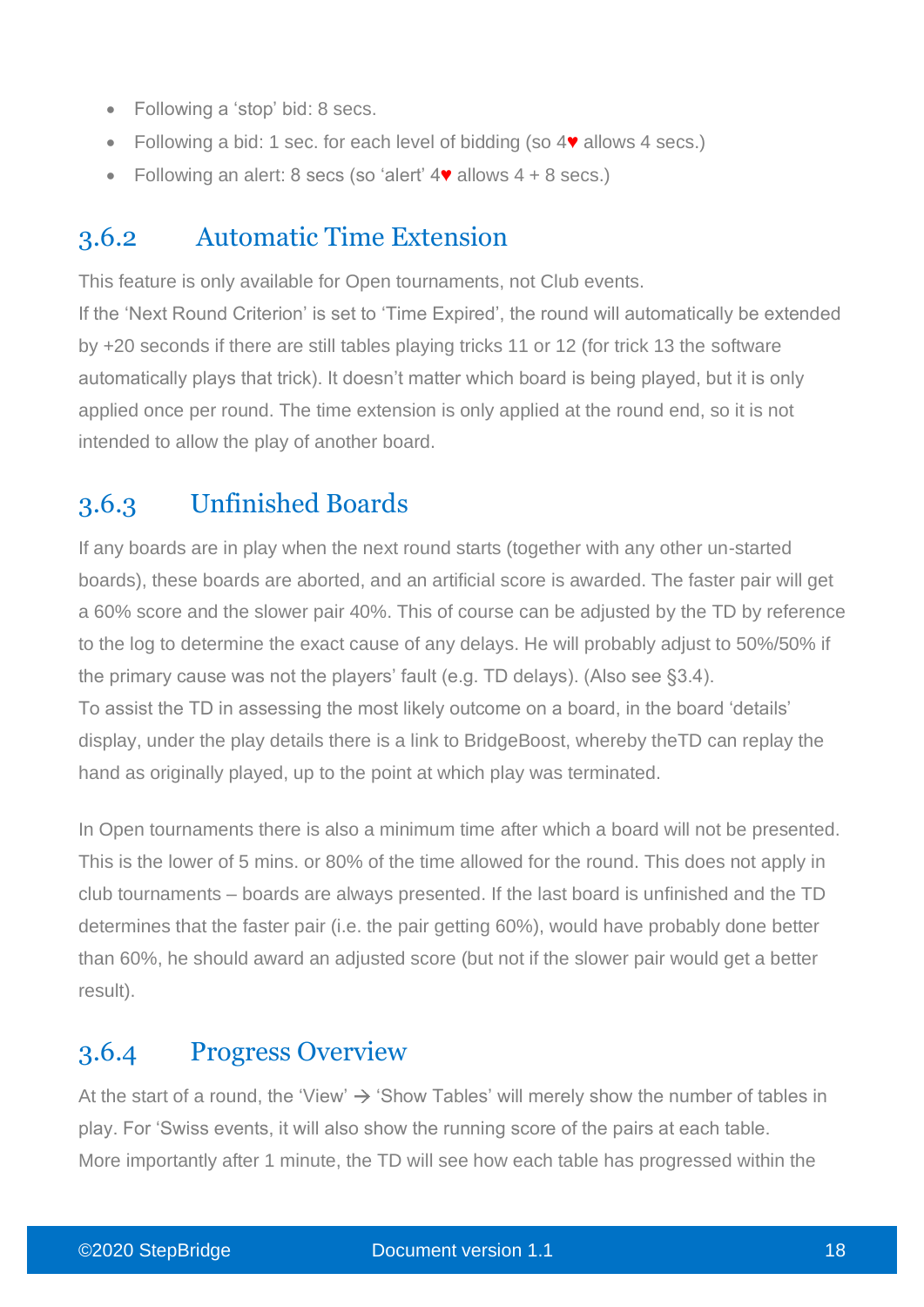round. This display, in conjunction with the 'clock' facilities on the TD Tools, enables the TD to control the event (add extra time, change round criterion, abort boards, etc.). This display must be manually refreshed.

The TD can make optimal use of this display by recognising any slow tables. In particular, when most tables are on the last board of a round, when the timer reaches say 4 minutes remaining for the round, he should consider going to the slowest table (i.e. one showing the earliest state of play of this last board). He can then follow the play of the cards, and if the board at this table were to be subsequently aborted due to insufficient time, it is much easier to possibly give an actual replacement score should the artificial 60%/40% need to be changed (in favour of the faster pair who may possibly get a better result) – see §3.5.3.

### 3.7 LOST CONNECTION

If a player loses their internet connection (or is logged-off StepBridge), the TD is informed after 30 seconds. Usually a player who loses connection, manages to restore contact within a minute or so (he will of course suffer time loss).

For an extended loss of connection, ask the partner if he can assist (possibly by phoning the player). If there is no prospect of a connection recovery, the TD can start searching for a replacement player. If a replacement is found, they can be included ('TD Tools' – 'Replace Player') but they should be advised that it may be for only a few boards, should the disconnected player recover.

### 3.8 GENERAL PROCEEDINGS

If there is an irregularity, a player can call the TD with the 'Call TD' or 'Undo' button. The TD should go to the table (preferably using the TD Tools, or by double-clicking on the table in the 'Tables' display.) At the table ask, 'How can I help?'. If the error is an obvious 'Undo', confirm via the message area, and action via 'TD Tools'  $\rightarrow$  'Undo'.

When calling the TD, players will have been instructed via the Message Area to cease play, so it is important to keep them informed of what you are doing and tell them when they can restart. It's essential to restart play as soon as possible – you may not be able to make an immediate decision (e.g. if a player complains of an incorrect explanation) but will consider it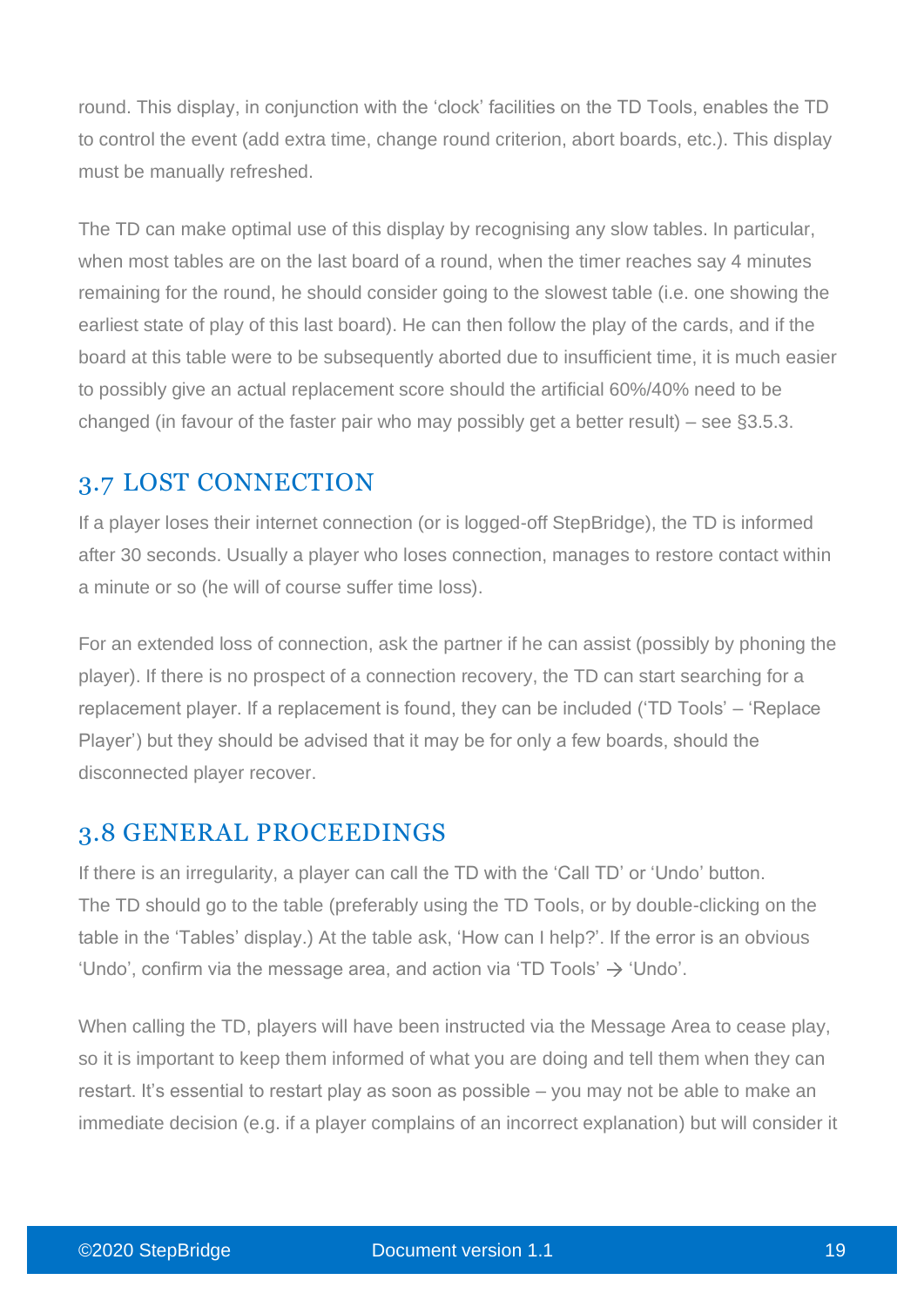in time and advise them. If you need to communicate with just one player when the board has re-started, wait until they are dummy – this avoids confusing them.

In making a ruling, treat as if you are in a FtoF event, calm any 'noisy' players; keep calm; gather as many facts as you can; don't get into an argument with the players. If a player disagrees with your decision say you will discuss in detail later. If they are still not happy, advise them of any right to appeal (things rarely get this far).

If the TD call is for a 'Claim Refusal', the players are not informed of the TD call and the call can be ignored without the players noticing. The TD call is there to give TDs the option to act on claim refusals, but this is not mandatory. Players will be expected to continue playing, however normal FtoF bridge rules do apply, and if a claim is not 100% accurate the TD can adjust the score. He can view the log to see what was actually said (if anything) to substantiate any claim. (A player is not permitted to claim in the last 20 secs. of a round – sufficient time needs to be allowed to possibly assess a claim).

## 3.9OPTIMIZED MOVEMENTS

For clubs that play with relatively few participants, StepBridge has been using predefined optimized movements since the beginning of 2021 to optimize the scheduling of players. As a result, under normal circumstances, it is no longer possible for pairs to encounter each other more than strictly necessary.

Optimized movements are only used if you choose "Random Movement". If you use Swiss movement, it is not possible to use the optimized movements. Therefore, only choose Swiss if you have enough participants (rule of thumb: minimum number of pairs is 2x the number of rounds). If you play in sections, this rule of thumb applies per section.

Optimized movements are only used as long as the number of tables does not change after the start of the second round (at the start of the second round a suitable movement is chosen). If the number of tables does change, the movement will be determined by the computer from that moment on (by an algorithm).

Note 1: Optimized movements are not used for individual tournaments. Therefore, for a small number of participants, preferably use pairs.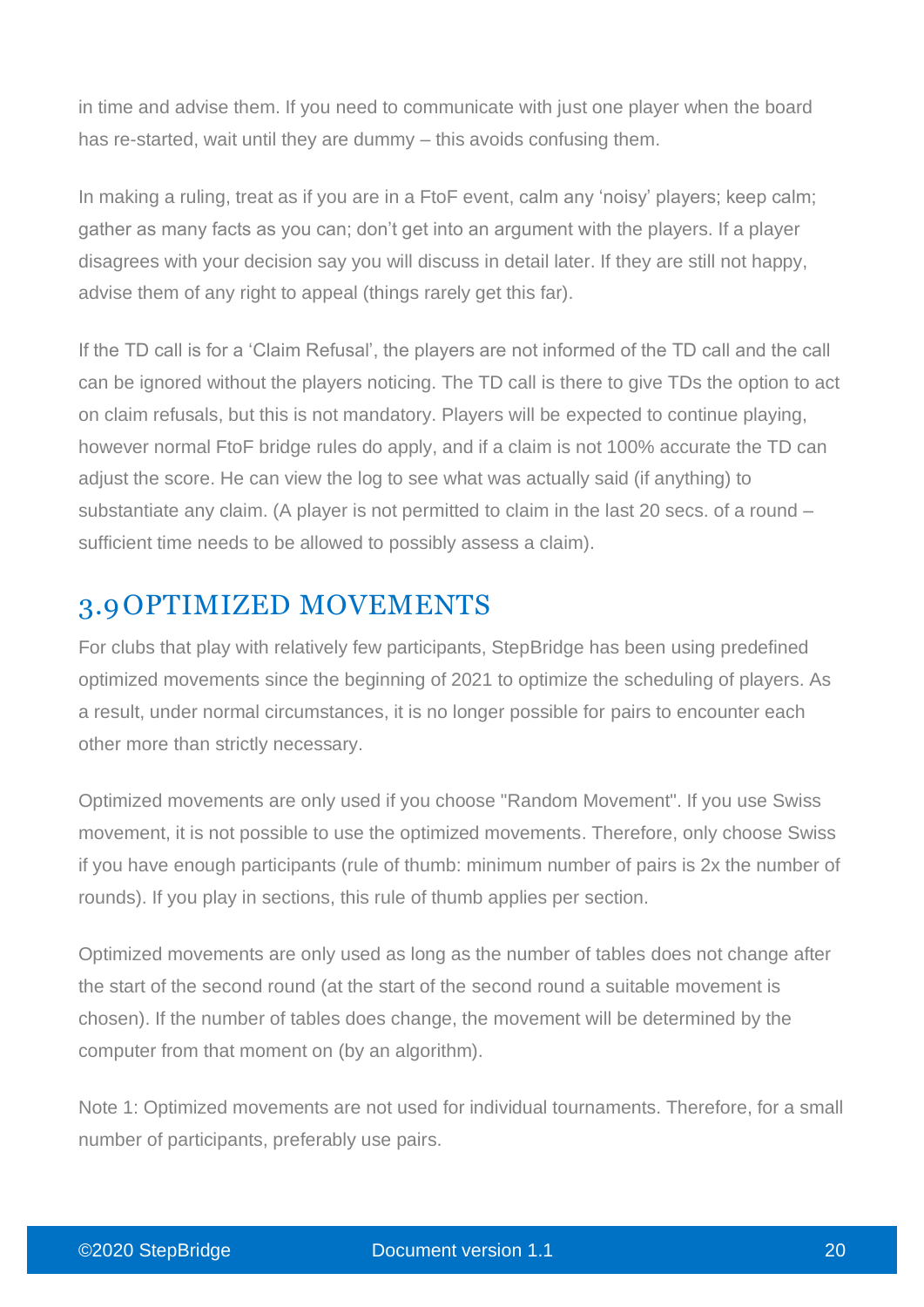Note 2: Movements are used up to a maximum of nine rounds. For more rounds, the movement is always determined by the computer (by an algorithm).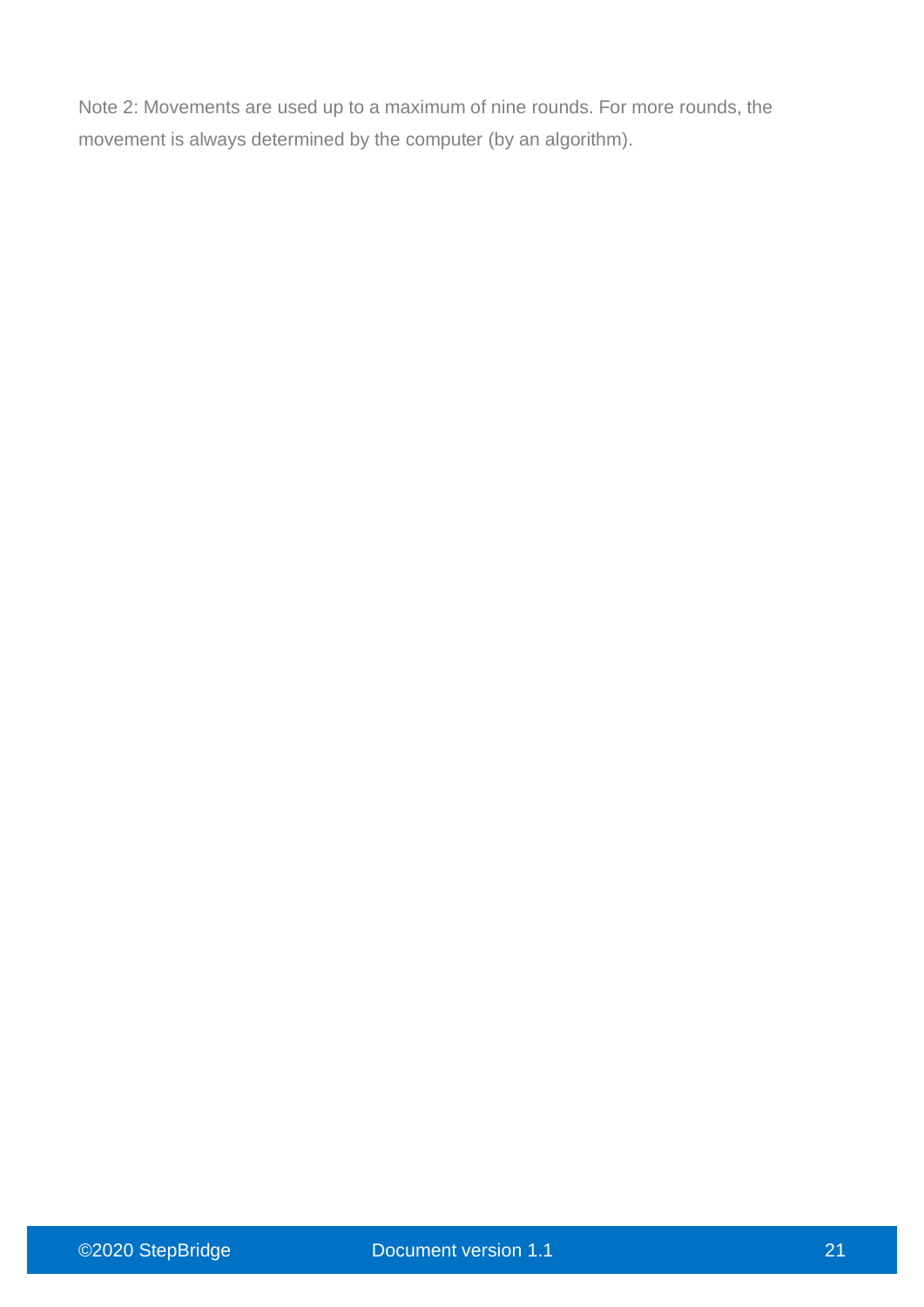# 4 FREQUENTLY ASKED QUESTIONS

#### **I'm a Club-TD, but when I log-in, TD Tools in the Hosting menu is grey. What's wrong?**

There's nothing wrong. The TD panel can only be selected if you are present at a Club event of your own Club (where you are registered as TD). Being present means that you have chosen to go to the Club event. Just selecting it in the table list is not enough.

#### **Can I start a test Club event to make sure everything works properly?**

No this can't be done! If you create a Club event that becomes visible in StepBridge (i.e. starts within 10 days), you can't delete it yourself, and you can't schedule a new event anymore. The event must then be manually removed by StepBridge, which takes a lot of unnecessary time.

So, if you want to test whether the TD panel appears, do so before the start of a regular Club event, and don't create a test event first.

#### **How does StepBridge handle sit-out tables?**

The best solution is to have a substitute pair ready for your Club event. When it comes to substitutes, the pair need not be members of your Club. You can add players to your Club through your Club page. This could be any member of StepBridge.

Please note that players can register independently during the first round. So, if there is the possibility that there will be any latecomers involved, you should wait until the start of the second round with the search for a substitute pair.

An alternative way to resolve a sit-out is to remove a pair from the tournament at the end of Round 1 (before a change). This must be agreed this in advance and is not very satisfactory.

If you just can't avoid a sit-out table, the tournament will run fine with every round having a sit-out pair.

If there is a sit-out, during round one the players remain seated at the table to allow late registrars to start immediately. From round two on, sit-out players are put in the lobby and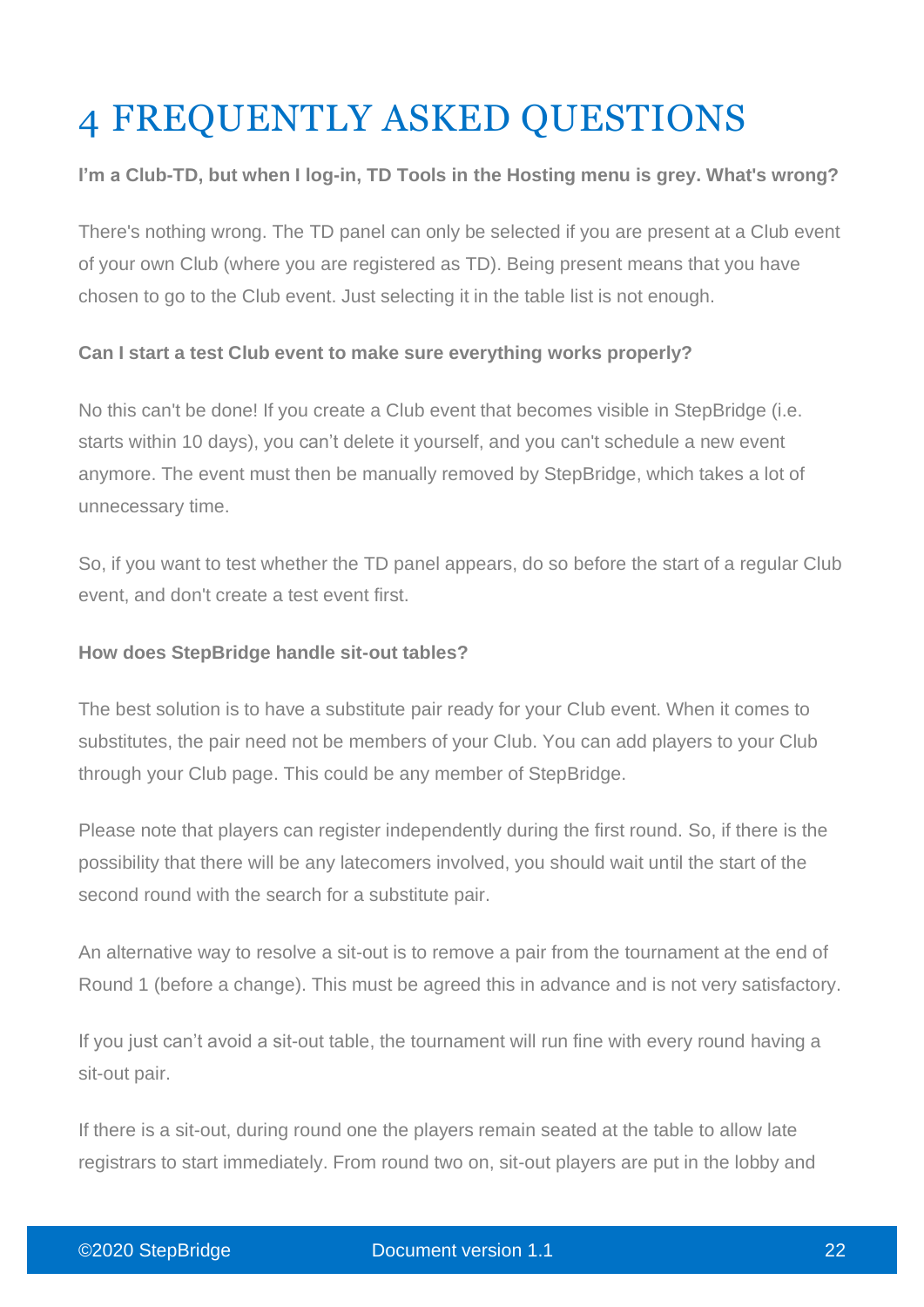are free to watch any table they like (but they can't leave the event). At the start of the next round they will be automatically seated at the correct new table.

#### **How can participants appeal against a decision of the Club TD?**

You have to determine how to handle appeals within your Club. Rulings and appeals are therefore completely the responsibility of your Club.

#### **A club member has been denied access to StepBridge. Can he join the Club event?**

Unfortunately, sometimes we have to take disciplinary action against members of StepBridge. This is usually resolved without them being denied access to StepBridge, but otherwise the player in question cannot participate in a Club event.

#### **Can pairs play from the same IP address?**

It's no problem players using the same IP address. In online bridge there are many ways to cheat, and we don't think avoiding play from the same IP-address solves anything. However, we do take bridge etiquette very seriously, which includes fair play. If necessary, we are able to investigate many boards, and draw conclusions on a statistical basis.

#### **What to do when A player complains that his cards are 'frozen'?**

Is it actually that player's turn to do something (bid/play)? The system will indicate whose turn, by changing their name to 'blue'. If it's another player's turn (and they don't realise it), message that player.

If playing on a tablet, remind the player of the correct procedure (don't click, but drag the cards).

In rare cases, when nothing else helps, request the player to log-off (if able), re-boot their computer, and then log-on.

**Can players refer to their own system notes?**